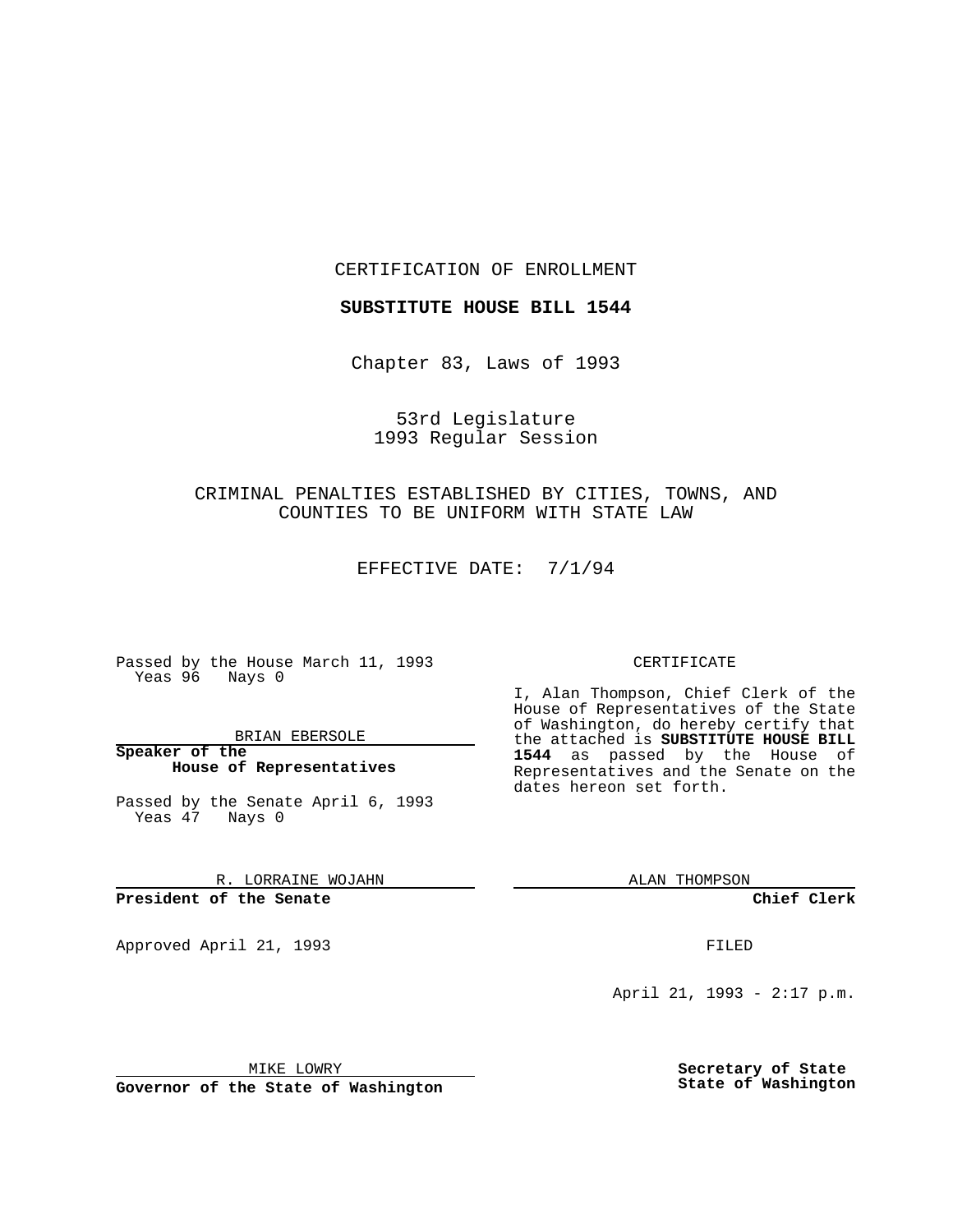## **SUBSTITUTE HOUSE BILL 1544** \_\_\_\_\_\_\_\_\_\_\_\_\_\_\_\_\_\_\_\_\_\_\_\_\_\_\_\_\_\_\_\_\_\_\_\_\_\_\_\_\_\_\_\_\_\_\_

\_\_\_\_\_\_\_\_\_\_\_\_\_\_\_\_\_\_\_\_\_\_\_\_\_\_\_\_\_\_\_\_\_\_\_\_\_\_\_\_\_\_\_\_\_\_\_

Passed Legislature - 1993 Regular Session

## **State of Washington 53rd Legislature 1993 Regular Session**

**By** House Committee on Judiciary (originally sponsored by Representatives Appelwick and Johanson)

Read first time 03/03/93.

 AN ACT Relating to uniform criminal penalties; amending RCW 35.20.030, 35.22.280, 35.23.440, 35.24.290, 35.27.370, 35A.11.020, and 36.32.120; adding a new section to chapter 35.21 RCW; adding a new section to chapter 36.01 RCW; repealing RCW 35.24.230 and 35.27.320; and providing an effective date.

6 BE IT ENACTED BY THE LEGISLATURE OF THE STATE OF WASHINGTON:

7 NEW SECTION. **Sec. 1.** A new section is added to chapter 35.21 RCW 8 to read as follows:

 Except as limited by the maximum penalty authorized by law, no city, code city, or town, may establish a penalty for an act that constitutes a crime under state law that is different from the penalty 12 prescribed for that crime by state statute.

13 NEW SECTION. **Sec. 2.** A new section is added to chapter 36.01 RCW 14 to read as follows:

 Except as limited by the maximum penalty authorized by law, no county may establish a penalty for an act that constitutes a crime under state law that is different from the penalty prescribed for that 18 crime by state statute.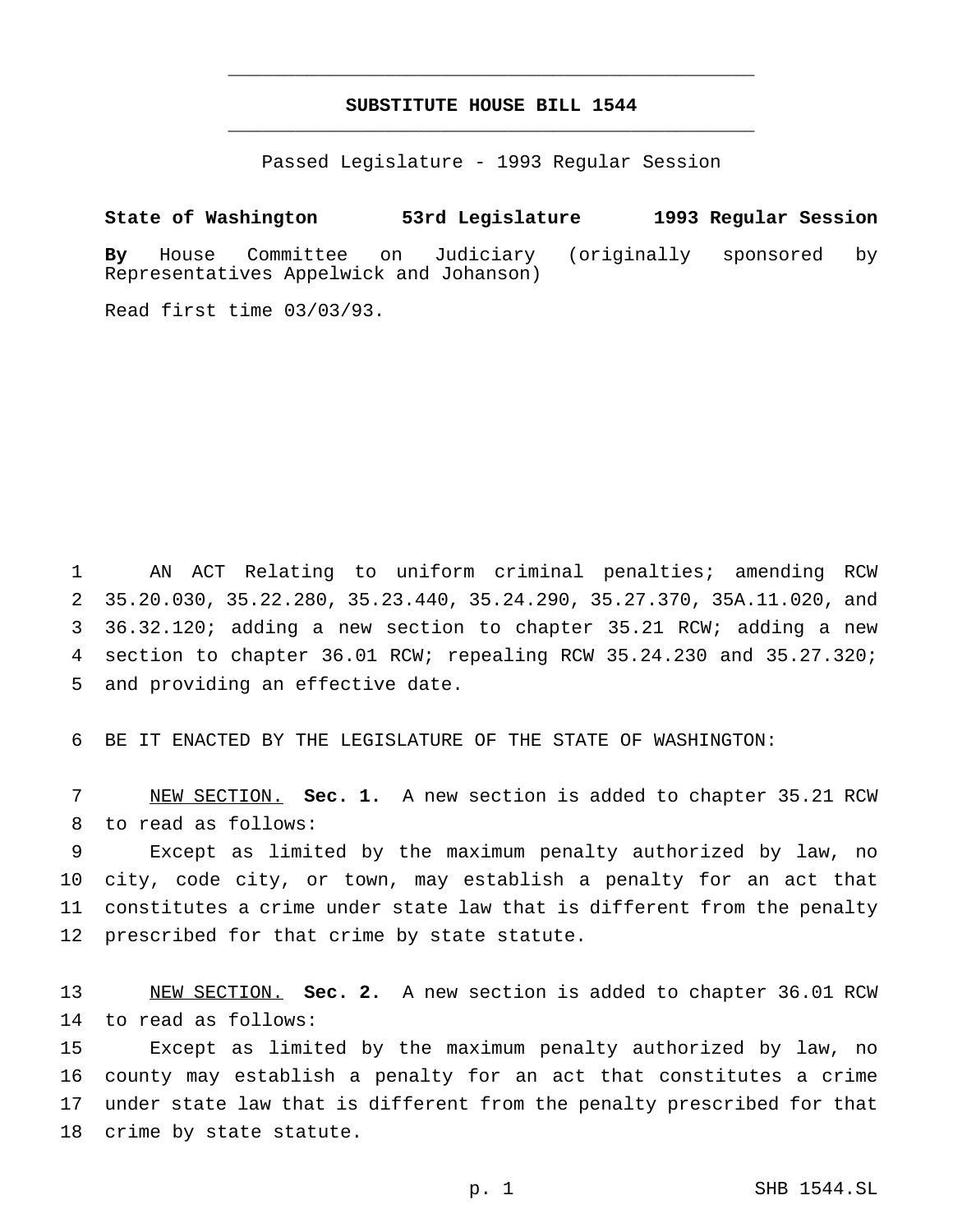**Sec. 3.** RCW 35.20.030 and 1984 c 258 s 801 are each amended to read as follows:

 The municipal court shall have jurisdiction to try violations of all city ordinances and all other actions brought to enforce or recover license penalties or forfeitures declared or given by any such ordinances. It is empowered to forfeit cash bail or bail bonds and issue execution thereon, to hear and determine all causes, civil or criminal, arising under such ordinances, and to pronounce judgment in accordance therewith: PROVIDED, That for a violation of the criminal provisions of an ordinance no greater punishment shall be imposed than a fine of five thousand dollars or imprisonment in the city jail not to 12 exceed one year, or both such fine and imprisonment, but the punishment for any criminal ordinance shall be the same as the punishment provided 14 in state law for the same crime. All civil and criminal proceedings in municipal court, and judgments rendered therein, shall be subject to review in the superior court by writ of review or on appeal: PROVIDED, That an appeal from the court's determination or order in a traffic infraction proceeding may be taken only in accordance with RCW 46.63.090(5). Costs in civil and criminal cases may be taxed as provided in district courts.

 **Sec. 4.** RCW 35.22.280 and 1990 c 189 s 3 are each amended to read as follows:

Any city of the first class shall have power:

 (1) To provide for general and special elections, for questions to 25 be voted upon, and for the election of officers;

 (2) To provide for levying and collecting taxes on real and personal property for its corporate uses and purposes, and to provide for the payment of the debts and expenses of the corporation;

 (3) To control the finances and property of the corporation, and to acquire, by purchase or otherwise, such lands and other property as may be necessary for any part of the corporate uses provided for by its charter, and to dispose of any such property as the interests of the corporation may, from time to time, require;

 (4) To borrow money for corporate purposes on the credit of the corporation, and to issue negotiable bonds therefor, on such conditions and in such manner as shall be prescribed in its charter; but no city shall, in any manner or for any purpose, become indebted to an amount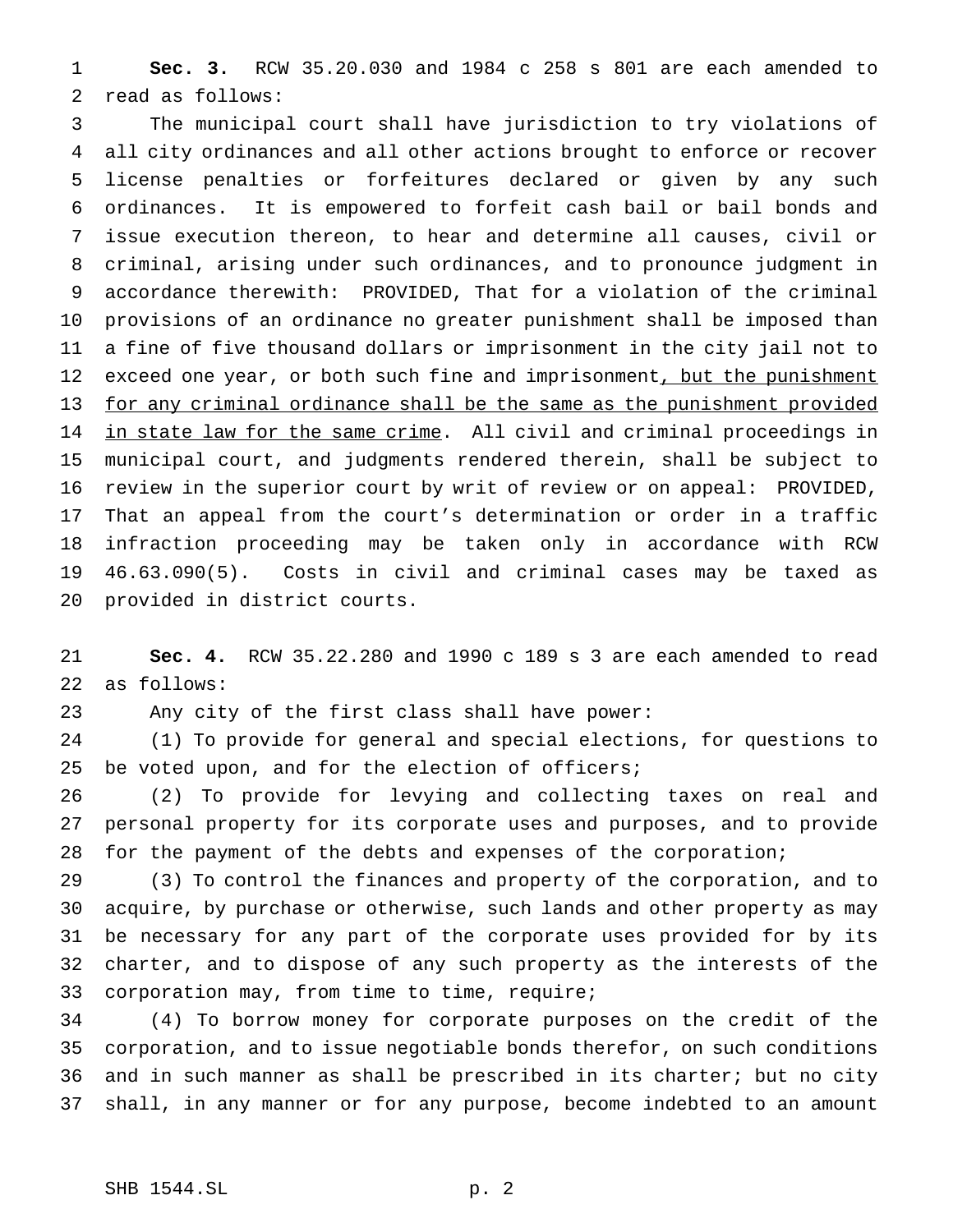in the aggregate to exceed the limitation of indebtedness prescribed by chapter 39.36 RCW as now or hereafter amended;

 (5) To issue bonds in place of or to supply means to meet maturing bonds or other indebtedness, or for the consolidation or funding of the same;

 (6) To purchase or appropriate private property within or without its corporate limits, for its corporate uses, upon making just compensation to the owners thereof, and to institute and maintain such proceedings as may be authorized by the general laws of the state for the appropriation of private property for public use;

 (7) To lay out, establish, open, alter, widen, extend, grade, pave, plank, establish grades, or otherwise improve streets, alleys, avenues, sidewalks, wharves, parks, and other public grounds, and to regulate and control the use thereof, and to vacate the same, and to authorize or prohibit the use of electricity at, in, or upon any of said streets, or for other purposes, and to prescribe the terms and conditions upon 17 which the same may be so used, and to regulate the use thereof;

 (8) To change the grade of any street, highway, or alley within its corporate limits, and to provide for the payment of damages to any abutting owner or owners who shall have built or made other improvements upon such street, highway, or alley at any point opposite to the point where such change shall be made with reference to the grade of such street, highway, or alley as the same existed prior to such change;

 (9) To authorize or prohibit the locating and constructing of any railroad or street railroad in any street, alley, or public place in such city, and to prescribe the terms and conditions upon which any such railroad or street railroad shall be located or constructed; to provide for the alteration, change of grade, or removal thereof; to regulate the moving and operation of railroad and street railroad 31 trains, cars, and locomotives within the corporate limits of said city; and to provide by ordinance for the protection of all persons and property against injury in the use of such railroads or street railroads;

 (10) To provide for making local improvements, and to levy and collect special assessments on property benefited thereby, and for paying for the same or any portion thereof;

 (11) To acquire, by purchase or otherwise, lands for public parks within or without the limits of such city, and to improve the same.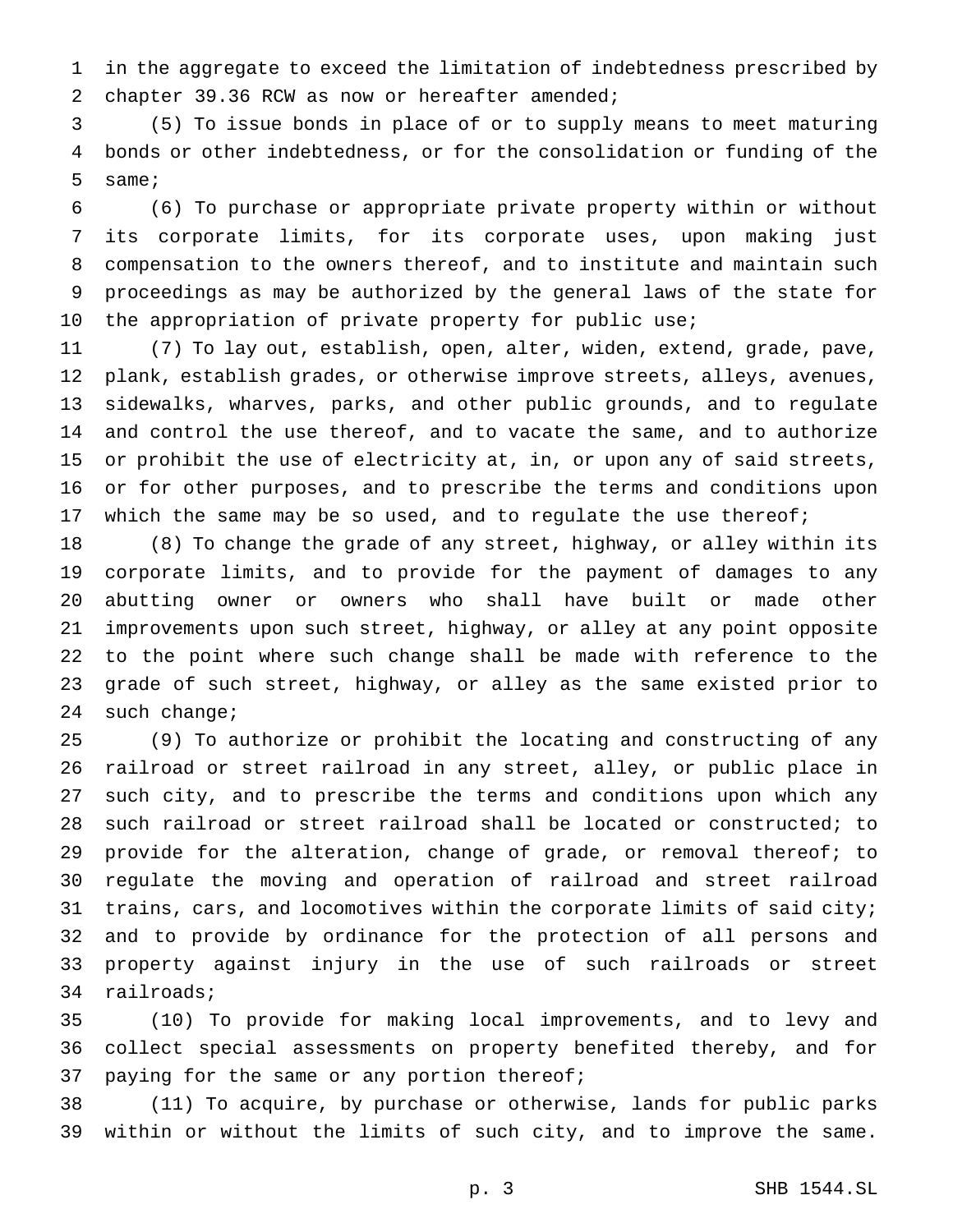When the language of any instrument by which any property is so acquired limits the use of said property to park purposes and contains a reservation of interest in favor of the grantor or any other person, and where it is found that the property so acquired is not needed for park purposes and that an exchange thereof for other property to be dedicated for park purposes is in the public interest, the city may, with the consent of the grantor or such other person, his heirs, successors, or assigns, exchange such property for other property to be dedicated for park purposes, and may make, execute, and deliver proper conveyances to effect the exchange. In any case where, owing to death or lapse of time, there is neither donor, heir, successor, or assignee to give consent, this consent may be executed by the city and filed for record with an affidavit setting forth all efforts made to locate people entitled to give such consent together with the facts which establish that no consent by such persons is attainable. Title to property so conveyed by the city shall vest in the grantee free and clear of any trust in favor of the public arising out of any prior dedication for park purposes, but the right of the public shall be transferred and preserved with like force and effect to the property 20 received by the city in such exchange;

 (12) To construct and keep in repair bridges, viaducts, and tunnels, and to regulate the use thereof;

 (13) To determine what work shall be done or improvements made at the expense, in whole or in part, of the owners of the adjoining contiguous, or proximate property, or others specially benefited thereby; and to provide for the manner of making and collecting assessments therefor;

 (14) To provide for erecting, purchasing, or otherwise acquiring waterworks, within or without the corporate limits of said city, to supply said city and its inhabitants with water, or authorize the construction of same by others when deemed for the best interests of such city and its inhabitants, and to regulate and control the use and price of the water so supplied;

 (15) To provide for lighting the streets and all public places, and for furnishing the inhabitants thereof with gas or other lights, and to erect, or otherwise acquire, and to maintain the same, or to authorize the erection and maintenance of such works as may be necessary and 38 convenient therefor, and to regulate and control the use thereof;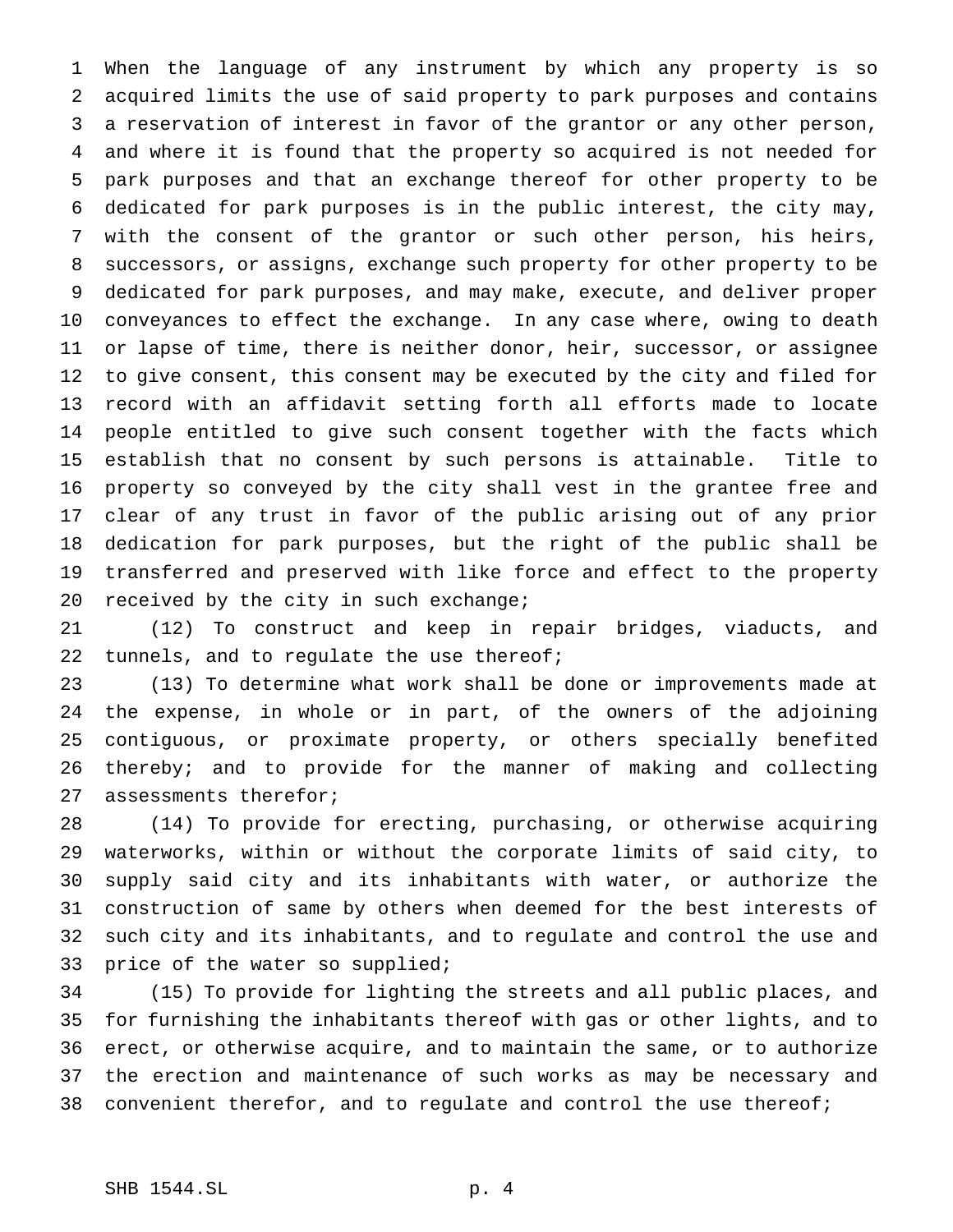(16) To establish and regulate markets, and to provide for the weighing, measuring, and inspection of all articles of food and drink offered for sale thereat, or at any other place within its limits, by proper penalties, and to enforce the keeping of proper legal weights and measures by all vendors in such city, and to provide for the inspection thereof. Whenever the words "public markets" are used in this chapter, and the public market is managed in whole or in part by a public corporation created by a city, the words shall be construed to include all real or personal property located in a district or area designated by a city as a public market and traditionally devoted to providing farmers, crafts vendors and other merchants with retail space to market their wares to the public. Property located in such a district or area need not be exclusively or primarily used for such traditional public market retail activities and may include property used for other public purposes including, but not limited to, the provision of human services and low-income or moderate-income housing; (17) To erect and establish hospitals and pesthouses, and to control and regulate the same;

 (18) To provide for establishing and maintaining reform schools for juvenile offenders;

 (19) To provide for the establishment and maintenance of public libraries, and to appropriate, annually, such percent of all moneys collected for fines, penalties, and licenses as shall be prescribed by its charter, for the support of a city library, which shall, under such regulations as shall be prescribed by ordinance, be open for use by the public;

 (20) To regulate the burial of the dead, and to establish and regulate cemeteries within or without the corporate limits, and to acquire land therefor by purchase or otherwise; to cause cemeteries to be removed beyond the limits of the corporation, and to prohibit their establishment within two miles of the boundaries thereof;

 (21) To direct the location and construction of all buildings in which any trade or occupation offensive to the senses or deleterious to public health or safety shall be carried on, and to regulate the management thereof; and to prohibit the erection or maintenance of such buildings or structures, or the carrying on of such trade or occupation within the limits of such corporation, or within the distance of two miles beyond the boundaries thereof;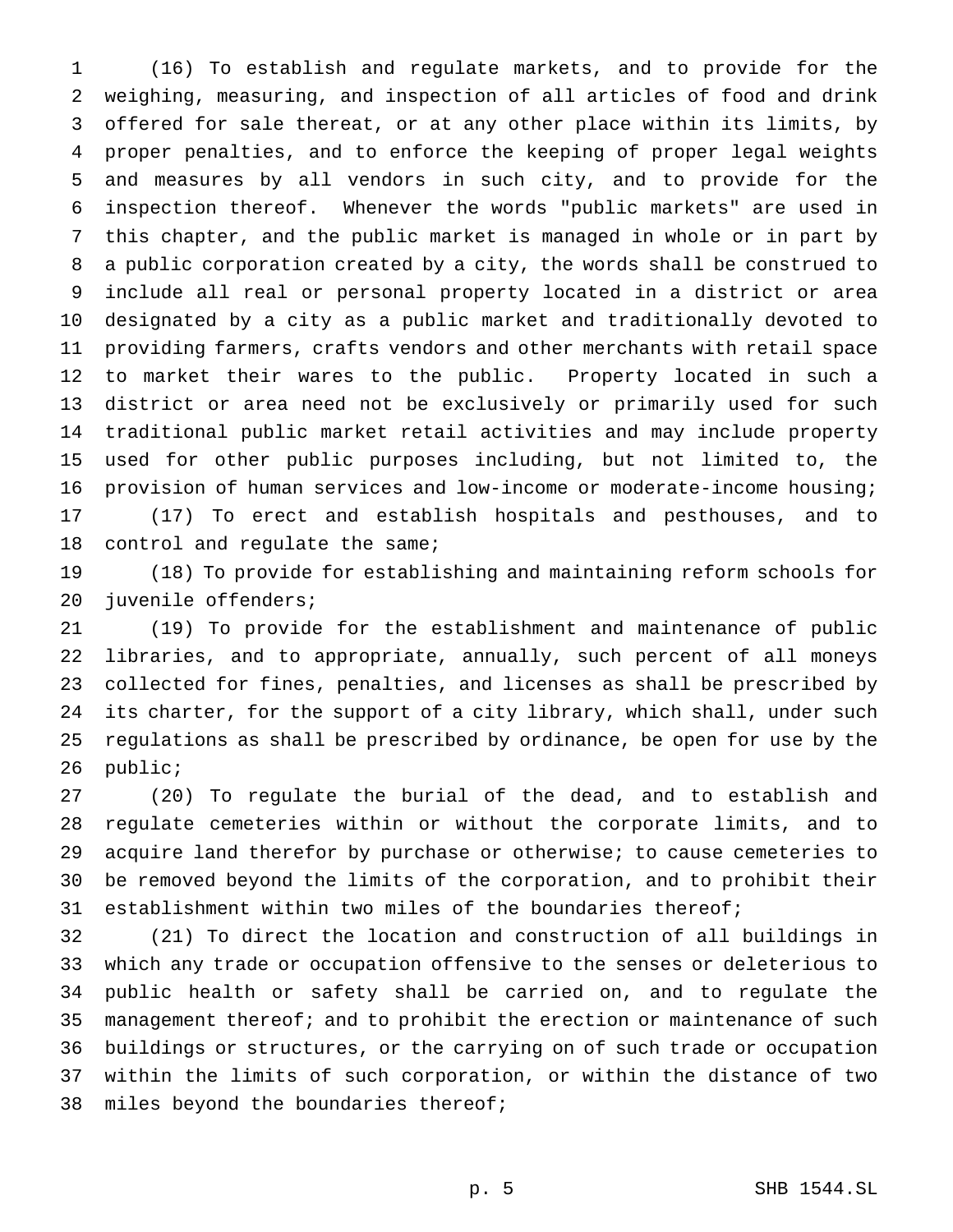(22) To provide for the prevention and extinguishment of fires and to regulate or prohibit the transportation, keeping, or storage of all combustible or explosive materials within its corporate limits, and to regulate and restrain the use of fireworks;

 (23) To establish fire limits and to make all such regulations for the erection and maintenance of buildings or other structures within its corporate limits as the safety of persons or property may require, and to cause all such buildings and places as may from any cause be in a dangerous state to be put in safe condition;

 (24) To regulate the manner in which stone, brick, and other buildings, party walls, and partition fences shall be constructed and maintained;

 (25) To deepen, widen, dock, cover, wall, alter, or change the channels of waterways and courses, and to provide for the construction and maintenance of all such works as may be required for the accommodation of commerce, including canals, slips, public landing places, wharves, docks, and levees, and to control and regulate the use thereof;

 (26) To control, regulate, or prohibit the anchorage, moorage, and landing of all watercrafts and their cargoes within the jurisdiction of the corporation;

 (27) To fix the rates of wharfage and dockage, and to provide for the collection thereof, and to provide for the imposition and collection of such harbor fees as may be consistent with the laws of the United States;

 (28) To license, regulate, control, or restrain wharf boats, tugs, and other boats used about the harbor or within such jurisdiction;

 (29) To require the owners of public halls or other buildings to provide suitable means of exit; to provide for the prevention and abatement of nuisances, for the cleaning and purification of watercourses and canals, for the drainage and filling up of ponds on private property within its limits, when the same shall be offensive to the senses or dangerous to health; to regulate and control, and to prevent and punish, the defilement or pollution of all streams running through or into its corporate limits, and for the distance of five miles beyond its corporate limits, and on any stream or lake from which the water supply of said city is taken, for a distance of five miles beyond its source of supply; to provide for the cleaning of areas, vaults, and other places within its corporate limits which may be so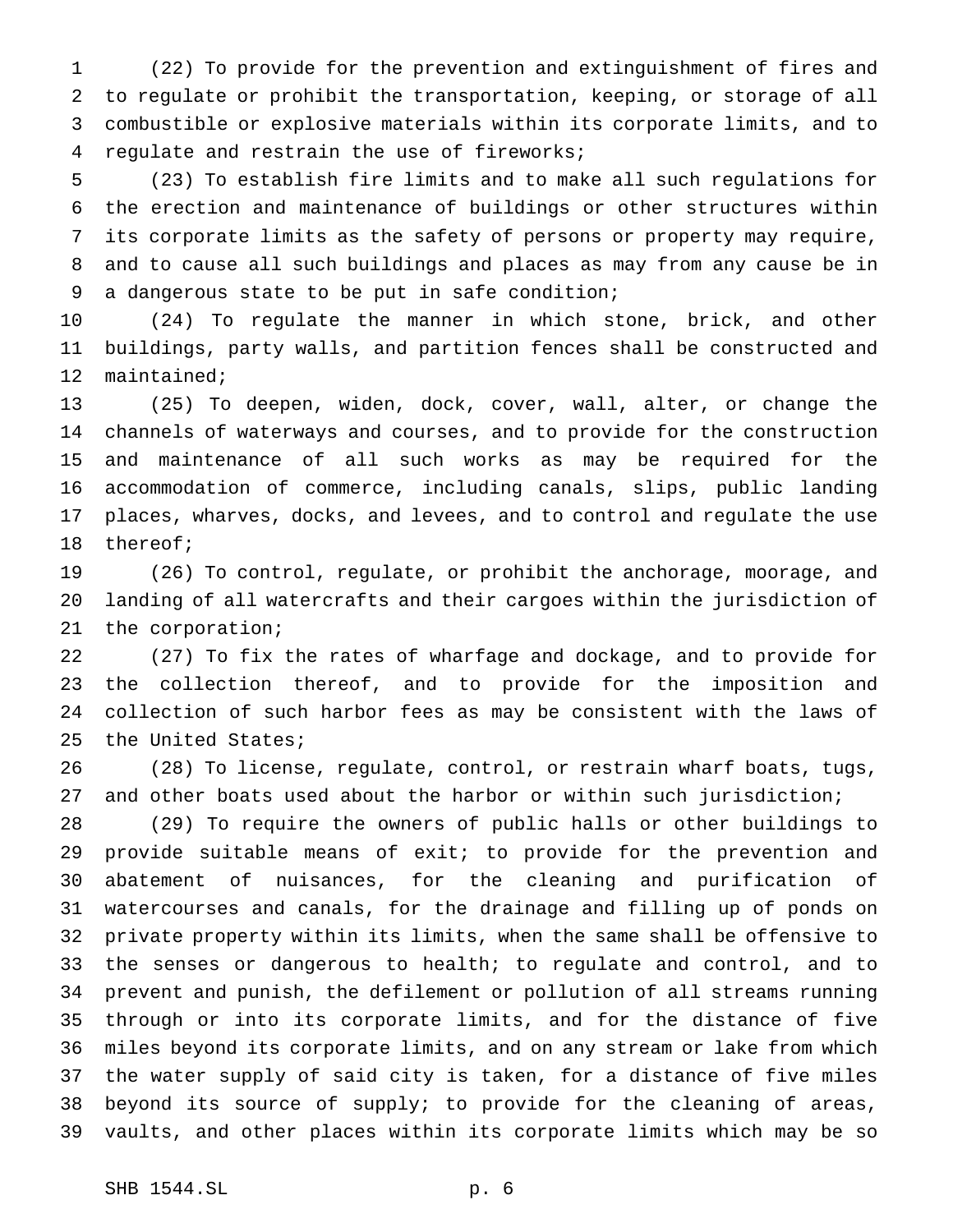kept as to become offensive to the senses or dangerous to health, and to make all such quarantine or other regulations as may be necessary for the preservation of the public health, and to remove all persons afflicted with any infectious or contagious disease to some suitable place to be provided for that purpose;

 (30) To declare what shall be a nuisance, and to abate the same, and to impose fines upon parties who may create, continue, or suffer nuisances to exist;

 (31) To regulate the selling or giving away of intoxicating, malt, vinous, mixed, or fermented liquors as authorized by the general laws of the state: PROVIDED, That no license shall be granted to any person or persons who shall not first comply with the general laws of the 13 state in force at the time the same is granted;

 (32) To grant licenses for any lawful purpose, and to fix by ordinance the amount to be paid therefor, and to provide for revoking the same: PROVIDED, That no license shall be granted to continue for 17 longer than one year from the date thereof;

 (33) To regulate the carrying on within its corporate limits of all occupations which are of such a nature as to affect the public health or the good order of said city, or to disturb the public peace, and which are not prohibited by law, and to provide for the punishment of all persons violating such regulations, and of all persons who knowingly permit the same to be violated in any building or upon any premises owned or controlled by them;

 (34) To restrain and provide for the punishment of vagrants, mendicants, prostitutes, and other disorderly persons;

 (35) To provide for the punishment of all disorderly conduct, and of all practices dangerous to public health or safety, and to make all regulations necessary for the preservation of public morality, health, peace, and good order within its limits, and to provide for the arrest, trial, and punishment of all persons charged with violating any of the ordinances of said city. The punishment shall not exceed a fine of five thousand dollars or imprisonment in the city jail for one year, or 34 both such fine and imprisonment. The punishment for any criminal ordinance shall be the same as the punishment provided in state law for 36 the same crime. Such cities alternatively may provide that violations of ordinances constitute a civil violation subject to monetary penalties, but no act which is a state crime may be made a civil violation;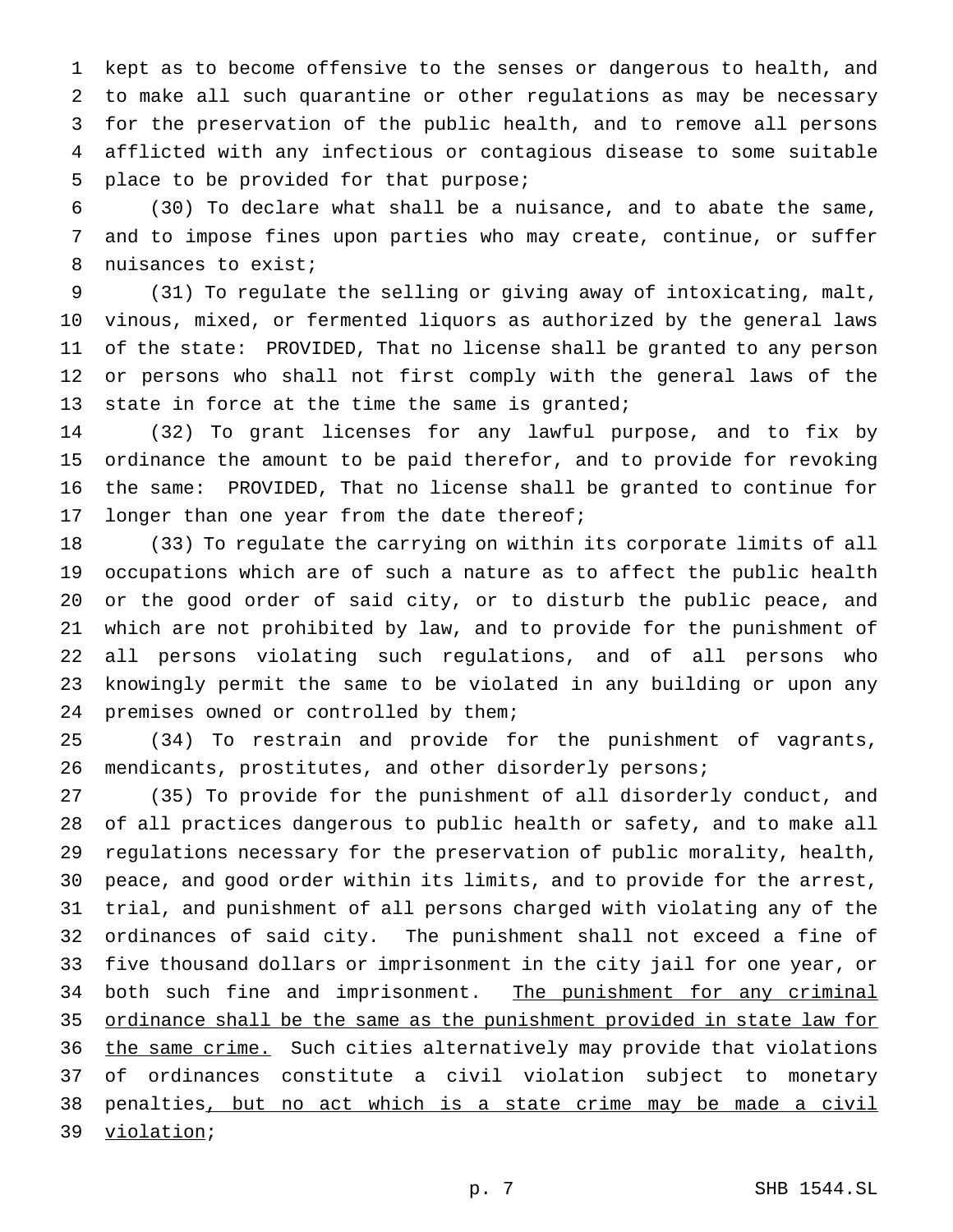(36) To project or extend its streets over and across any tidelands within its corporate limits, and along or across the harbor areas of such city, in such manner as will best promote the interests of commerce;

 (37) To provide in their respective charters for a method to propose and adopt amendments thereto.

 **Sec. 5.** RCW 35.23.440 and 1986 c 278 s 4 are each amended to read as follows:

 The city council of each second class city shall have power and authority:

 (1) Ordinances: To make and pass all ordinances, orders, and resolutions not repugnant to the Constitution of the United States or the state of Washington, or the provisions of this title, necessary for the municipal government and management of the affairs of the city, for the execution of the powers vested in said body corporate, and for the carrying into effect of the provisions of this title.

 (2) License of shows: To fix and collect a license tax, for the purposes of revenue and regulation, on theatres, melodeons, balls, concerts, dances, theatrical, circus, or other performances, and all performances where an admission fee is charged, or which may be held in any house or place where wines or liquors are sold to the participators; also all shows, billiard tables, pool tables, bowling alleys, exhibitions, or amusements.

 (3) Hotels, etc., licenses: To fix and collect a license tax for the purposes of revenue and regulation on and to regulate all taverns, hotels, restaurants, banks, brokers, manufactories, livery stables, express companies and persons engaged in transmitting letters or packages, railroad, stage, and steamboat companies or owners, whose principal place of business is in such city, or who have an agency therein.

 (4) Peddlers', etc., licenses: To license, for the purposes of revenue and regulation, tax, prohibit, suppress, and regulate all raffles, hawkers, peddlers, pawnbrokers, refreshment or coffee stands, booths, or sheds; and to regulate as authorized by state law all tippling houses, dram shops, saloons, bars, and barrooms.

 (5) Dance houses: To prohibit or suppress, or to license and regulate all dance houses, fandango houses, or any exhibition or show of any animal or animals.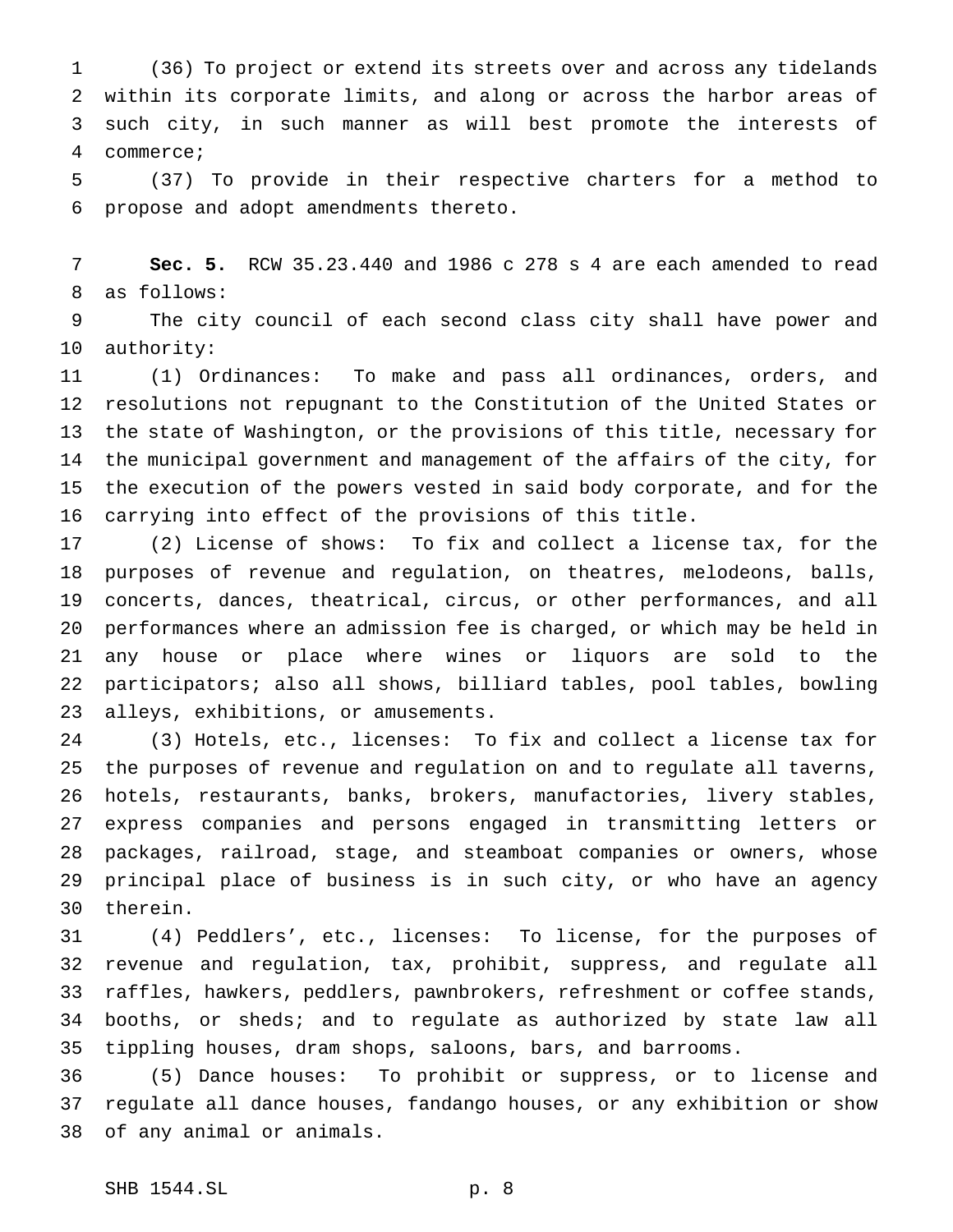(6) License vehicles: To license for the purposes of revenue and regulation, and to tax hackney coaches, cabs, omnibuses, drays, market wagons, and all other vehicles used for hire, and to regulate their stands, and to fix the rates to be charged for the transportation of persons, baggage, and property.

 (7) Hotel runners: To license or suppress runners for steamboats, taverns, or hotels.

 (8) License generally: To fix and collect a license tax for the purposes of revenue and regulation, upon all occupations and trades, and all and every kind of business authorized by law not heretofore specified: PROVIDED, That on any business, trade, or calling not provided by law to be licensed for state and county purposes, the amount of license shall be fixed at the discretion of the city council, as they may deem the interests and good order of the city may require. (9) Riots: To prevent and restrain any riot or riotous assemblages, disturbance of the peace, or disorderly conduct in any place, house, or street in the city.

 (10) Nuisances: To declare what shall be deemed nuisances; to prevent, remove, and abate nuisances at the expense of the parties creating, causing, or committing or maintaining the same, and to levy a special assessment on the land or premises whereon the nuisance is situated to defray the cost or to reimburse the city for the cost of abating the same.

 (11) Stock pound: To establish, maintain, and regulate a common pound for estrays, and to appoint a poundkeeper, who shall be paid out of the fines and fees imposed and collected of the owners of any animals impounded, and from no other source; to prevent and regulate the running at large of any and all domestic animals within the city limits or any parts thereof, and to regulate or prevent the keeping of such animals within any part of the city.

 (12) Control of certain trades: To control and regulate slaughterhouses, washhouses, laundries, tanneries, forges, and offensive trades, and to provide for their exclusion or removal from the city limits, or from any part thereof.

 (13) Street cleaning: To provide, by regulation, for the prevention and summary removal of all filth and garbage in streets, sloughs, alleys, back yards, or public grounds of such city, or elsewhere therein.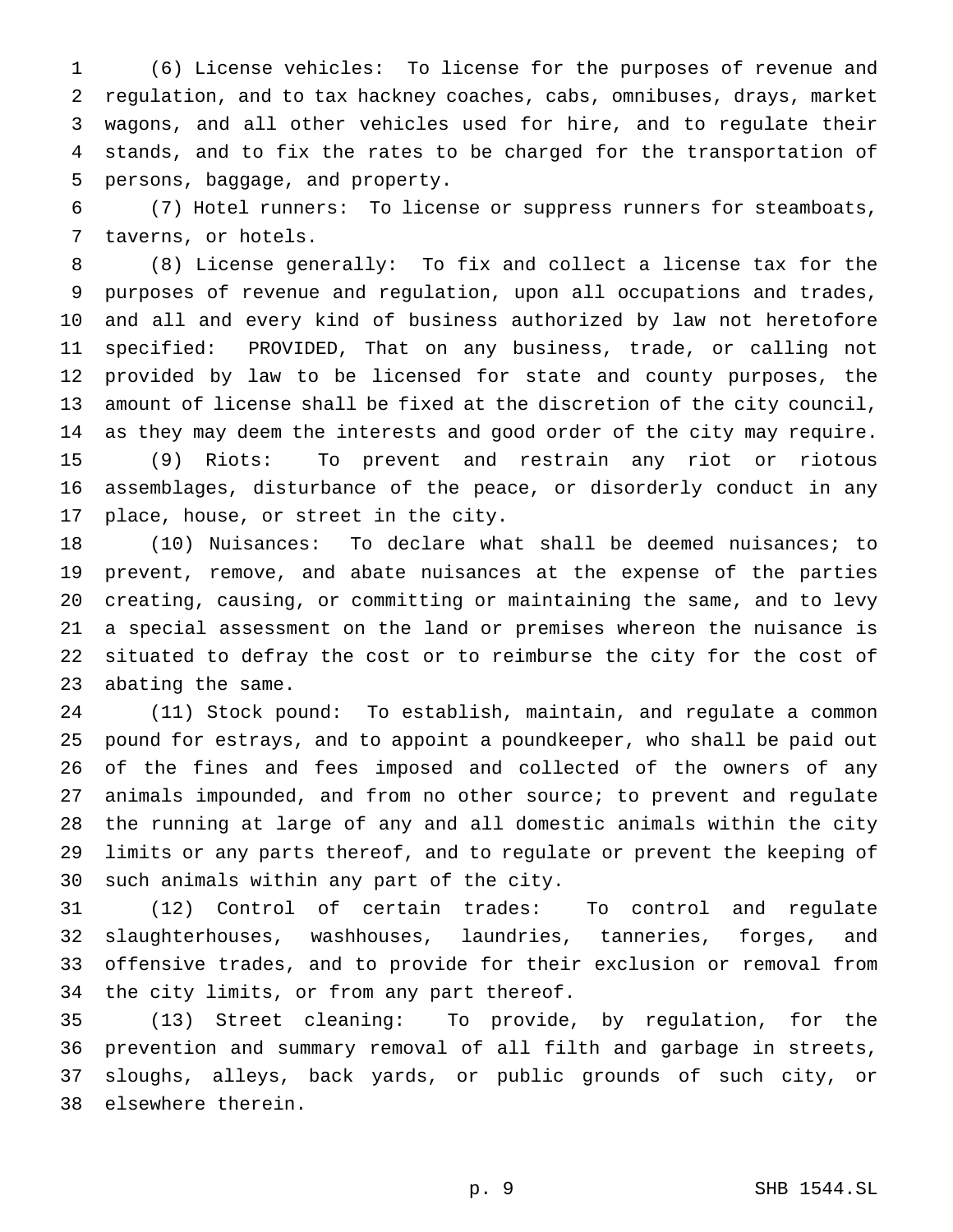(14) Gambling, etc.: To prohibit and suppress all gaming and all gambling or disorderly houses, and houses of ill fame, and all immoral and indecent amusements, exhibitions, and shows.

 (15) Markets: To establish and regulate markets and market places. (16) Speed of railroad cars: To fix and regulate the speed at which any railroad cars, streetcars, automobiles, or other vehicles may run within the city limits, or any portion thereof.

 (17) City commons: To provide for and regulate the commons of the city.

 (18) Fast driving: To regulate or prohibit fast driving or riding in any portion of the city.

 (19) Combustibles: To regulate or prohibit the loading or storage of gunpowder and combustible or explosive materials in the city, or transporting the same through its streets or over its waters.

 (20) Property: To have, purchase, hold, use, and enjoy property of every name or kind whatsoever, and to sell, lease, transfer, mortgage, convey, control, or improve the same; to build, erect, or construct houses, buildings, or structures of any kind needful for the use or purposes of such city.

 (21) Fire department: To establish, continue, regulate, and maintain a fire department for such city, to change or reorganize the same, and to disband any company or companies of the said department; also, to discontinue and disband said fire department, and to create, organize, establish, and maintain a paid fire department for such city. (22) Water supply: To adopt, enter into, and carry out means for securing a supply of water for the use of such city or its inhabitants, or for irrigation purposes therein.

 (23) Overflow of water: To prevent the overflow of the city or to secure its drainage, and to assess the cost thereof to the property benefited.

(24) House numbers: To provide for the numbering of houses.

 (25) Health board: To establish a board of health; to prevent the introduction and spread of disease; to establish a city infirmary and to provide for the indigent sick; and to provide and enforce regulations for the protection of health, cleanliness, peace, and good order of the city; to establish and maintain hospitals within or without the city limits; to control and regulate interments and to prohibit them within the city limits.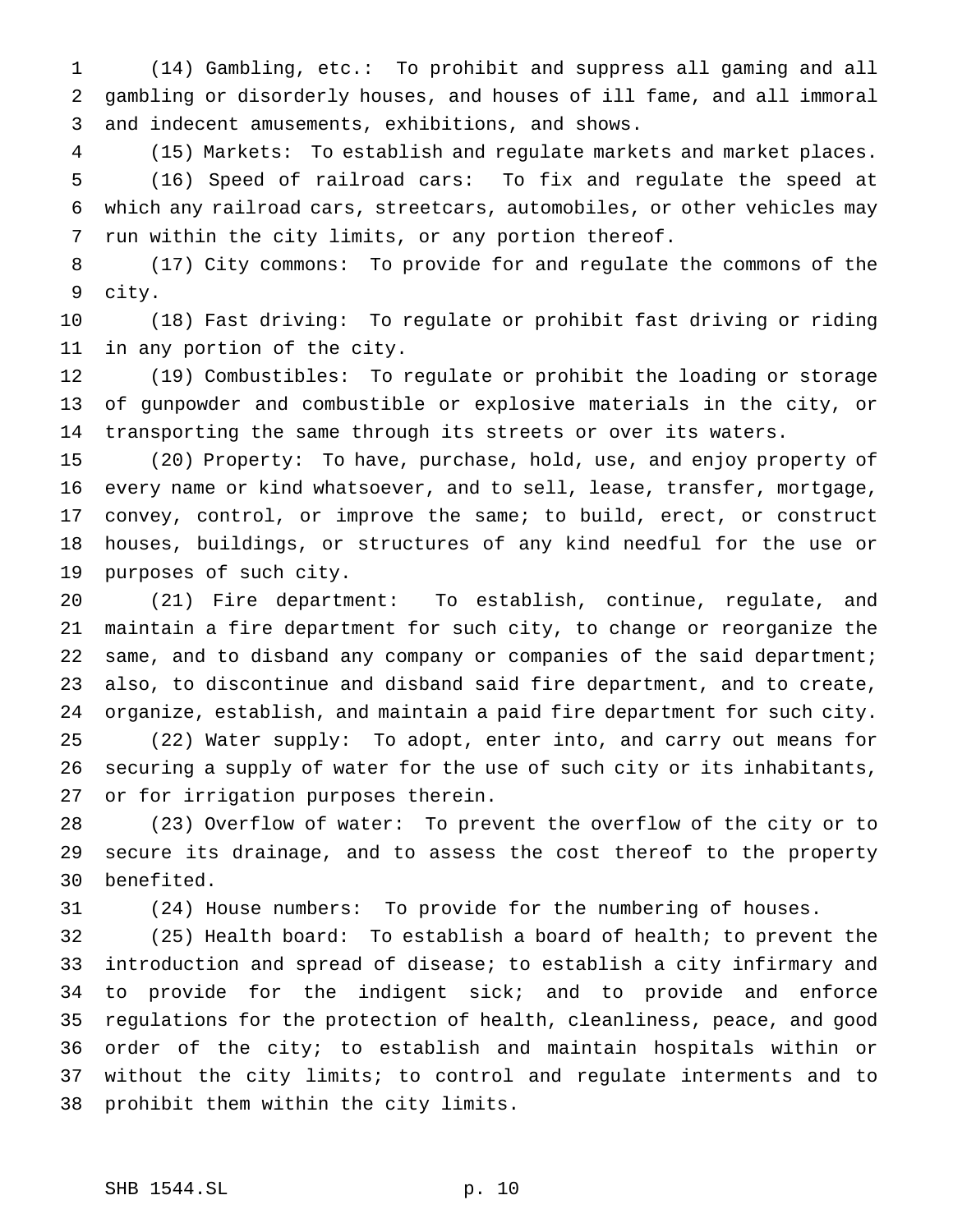(26) Harbors and wharves: To build, alter, improve, keep in repair, and control the waterfront; to erect, regulate, and repair wharves, and to fix the rate of wharfage and transit of wharf, and levy dues upon vessels and commodities; and to provide for the regulation of berths, landing, stationing, and removing steamboats, sail vessels, rafts, barges, and all other watercraft; to fix the rate of speed at which steamboats and other steam watercraft may run along the waterfront of the city; to build bridges so as not to interfere with navigation; to provide for the removal of obstructions to the navigation of any channel or watercourses or channels.

 (27) License of steamers: To license steamers, boats, and vessels used in any watercourse in the city, and to fix and collect a license tax thereon.

 (28) Ferry licenses: To license ferries and toll bridges under the law regulating the granting of such license.

 (29) Penalty for violation of ordinances: To provide that 17 violations of ordinances with the punishment for any offense not 18 exceeding a fine of five thousand dollars or imprisonment for more than 19 one year, or both fine and imprisonment, but the punishment for any criminal ordinance shall be the same as the punishment provided in 21 state law for the same crime. Alternatively, such a city may provide 22 that a violation of an ordinance constitutes a civil violation subject to monetary penalties or to determine and impose fines for forfeitures 24 and penalties ((that shall be incurred for the breach or violation of 25 any city ordinance, notwithstanding that the act constituting a violation of any such ordinance may also be punishable under the state 27 laws, and also for a violation of the provisions of this chapter, when no penalty is affixed thereto or provided by law, and to appropriate 29 all such fines, penalties, and forfeitures for the benefit of the city; 30 but no penalty to be enforced shall exceed for any offense the amount 31 of five thousand dollars or imprisonment for one year, or both; and every violation of any lawful order, regulation, or ordinance of the city council of such city is hereby declared a misdemeanor or public offense, and all prosecutions for the same may be in the name of the 35 state of Washington: PROVIDED, That)), but no act which is a state 36 crime may be made a civil violation. A violation of an order, regulation, or ordinance relating to traffic including parking, standing, stopping, and pedestrian offenses is a traffic infraction, except that violation of an order, regulation, or ordinance equivalent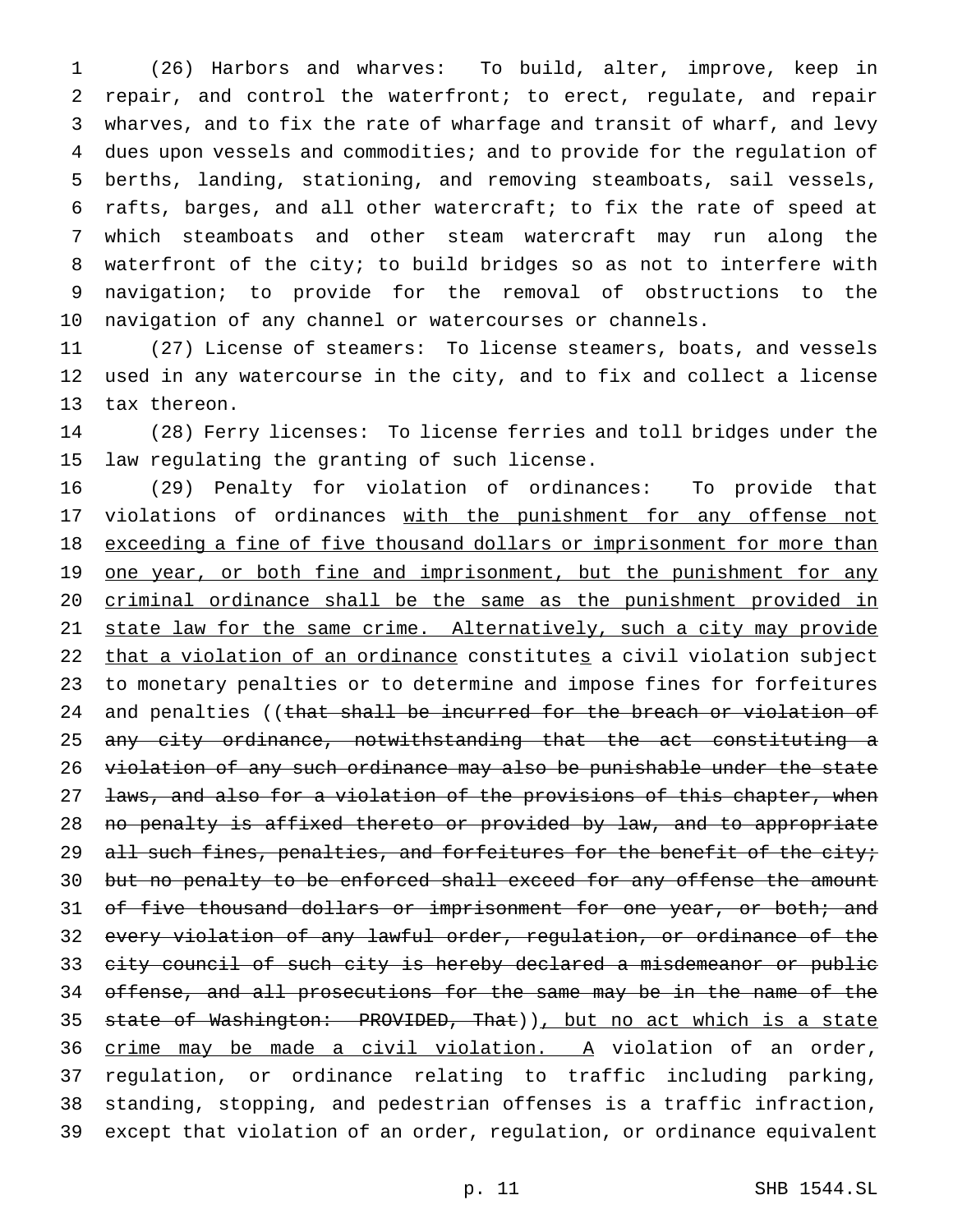to those provisions of Title 46 RCW set forth in RCW 46.63.020 remains a misdemeanor.

 (30) Police department: To create and establish a city police; to prescribe their duties and their compensation; and to provide for the regulation and government of the same.

 (31) Elections: To provide for conducting elections and establishing election precincts when necessary, to be as near as may be in conformity with the state law.

 (32) Examine official accounts: To examine, either in open session or by committee, the accounts or doings of all officers or other persons having the care, management, or disposition of moneys, property, or business of the city.

 (33) Contracts: To make all appropriations, contracts, or agreements for the use or benefit of the city and in the city's name. (34) Streets and sidewalks: To provide by ordinance for the opening, laying out, altering, extending, repairing, grading, paving, planking, graveling, macadamizing, or otherwise improving of public 18 streets, avenues, and other public ways, or any portion of any thereof; and for the construction, regulation, and repair of sidewalks and other street improvements, all at the expense of the property to be benefited thereby, without any recourse, in any event, upon the city for any portion of the expense of such work, or any delinquency of the property holders or owners, and to provide for the forced sale thereof for such 24 purposes; to establish a uniform grade for streets, avenues, sidewalks, and squares, and to enforce the observance thereof.

 (35) Waterways: To clear, cleanse, alter, straighten, widen, fill up, or close any waterway, drain, or sewer, or any watercourse in such city when not declared by law to be navigable, and to assess the expense thereof, in whole or in part, to the property specially benefited.

 (36) Sewerage: To adopt, provide for, establish, and maintain a general system of sewerage, draining, or both, and the regulation thereof; to provide funds by local assessments on the property benefited for the purpose aforesaid and to determine the manner, terms, and place of connection with main or central lines of pipes, sewers, or drains established, and compel compliance with and conformity to such general system of sewerage or drainage, or both, and the regulations of said council thereto relating, by the infliction of suitable penalties and forfeitures against persons and property, or either, for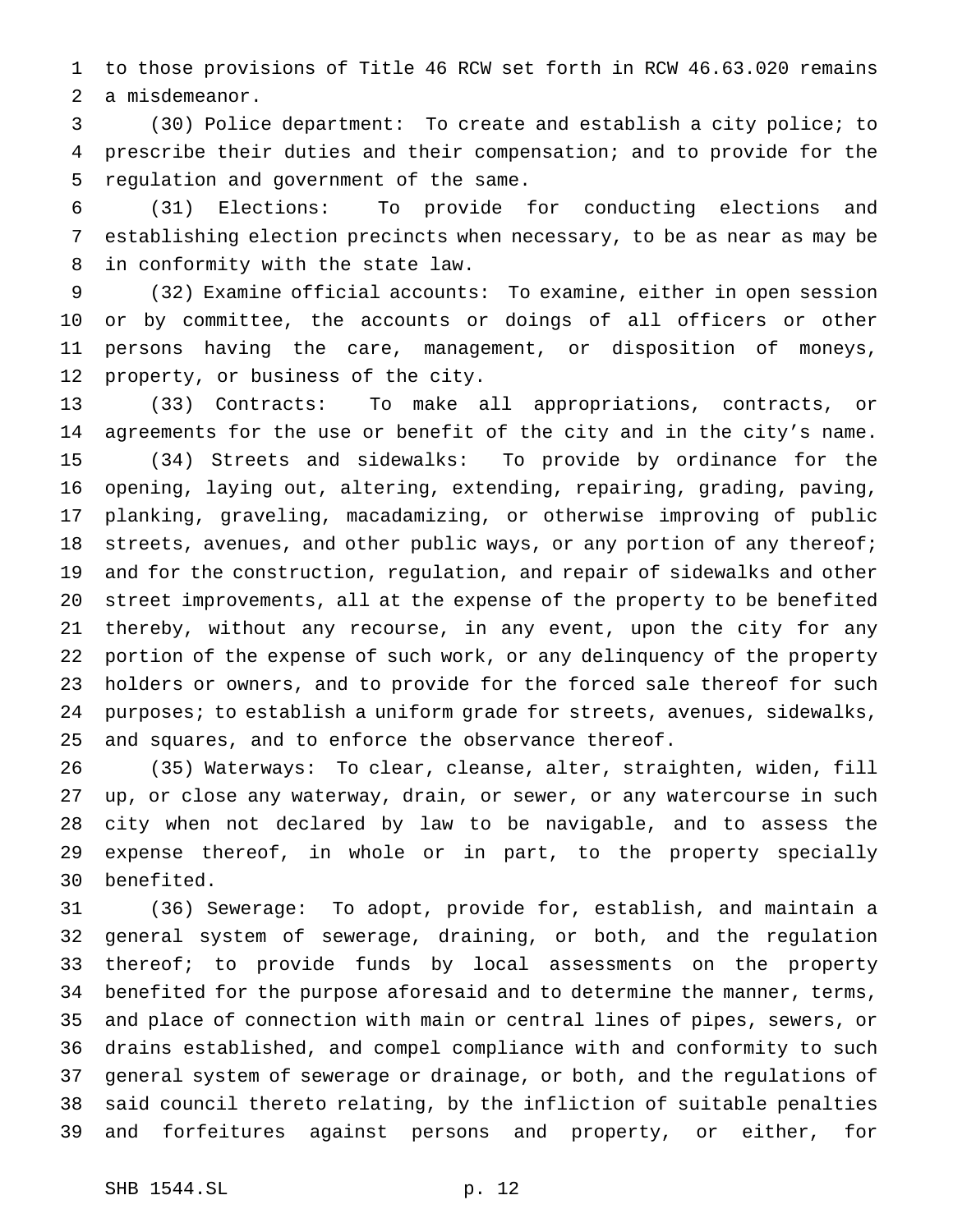nonconformity to, or failure to comply with the provisions of such system and regulations or either.

 (37) Buildings and parks: To provide for all public buildings, public parks, or squares, necessary or proper for the use of the city. (38) Franchises: To permit the use of the streets for railroad or other public service purposes.

 (39) Payment of judgments: To order paid any final judgment against such city, but none of its lands or property of any kind or nature, taxes, revenue, franchise, or rights, or interest, shall be attached, levied upon, or sold in or under any process whatsoever.

 (40) Weighing of fuel: To regulate the sale of coal and wood in such city, and may appoint a measurer of wood and weigher of coal for the city, and define his duties, and may prescribe his term of office, and the fees he shall receive for his services: PROVIDED, That such fees shall in all cases be paid by the parties requiring such service. (41) Hospitals, etc.: To erect and establish hospitals and pesthouses and to control and regulate the same.

 (42) Waterworks: To provide for the erection, purchase, or otherwise acquiring of waterworks within or without the corporate limits of the city to supply such city and its inhabitants with water, and to regulate and control the use and price of the water so supplied.

 (43) City lights: To provide for lighting the streets and all public places of the city and for furnishing the inhabitants of the city with gas, electric, or other light, and for the ownership, purchase or acquisition, construction, or maintenance of such works as may be necessary or convenient therefor: PROVIDED, That no purchase of any such water plant or light plant shall be made without first submitting the question of such purchase to the electors of the city. (44) Parks: To acquire by purchase or otherwise land for public

 parks, within or without the limits of the city, and to improve the same.

 (45) Bridges: To construct and keep in repair bridges, and to regulate the use thereof.

 (46) Power of eminent domain: In the name of and for the use and benefit of the city, to exercise the right of eminent domain, and to condemn lands and property for the purposes of streets, alleys, parks, public grounds, waterworks, or for any other municipal purpose and to acquire by purchase or otherwise such lands and property as may be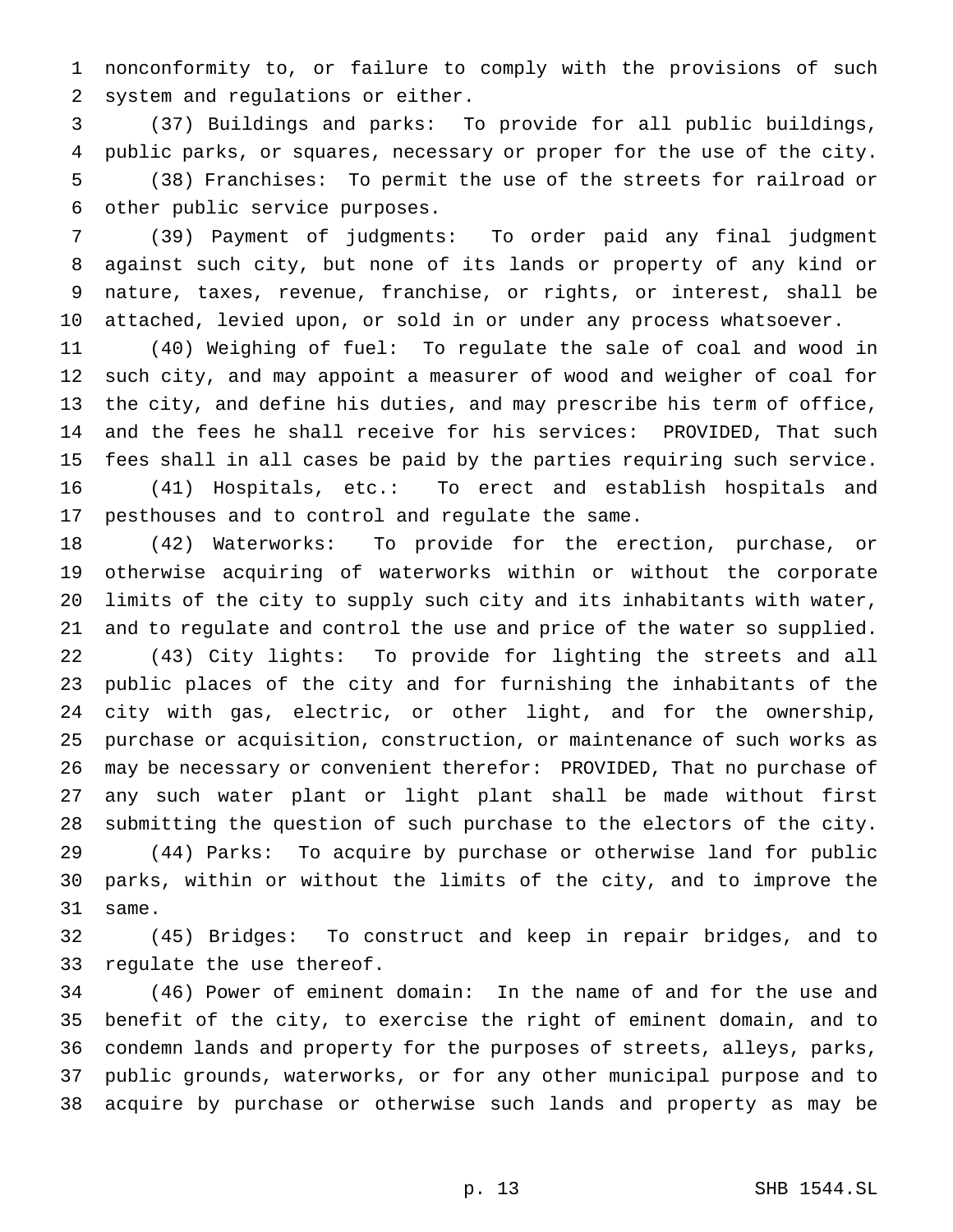deemed necessary for any of the corporate uses provided for by this title, as the interests of the city may from time to time require.

 (47) To provide for the assessment of taxes: To provide for the assessment, levying, and collecting of taxes on real and personal property for the corporate uses and purposes of the city and to provide for the payment of the debts and expenses of the corporation.

 (48) Local improvements: To provide for making local improvements, and to levy and collect special assessments on the property benefited thereby and for paying the same or any portion thereof; to determine what work shall be done or improvements made, at the expense, in whole or in part, of the adjoining, contiguous, or proximate property, and to provide for the manner of making and collecting assessments therefor. (49) Cemeteries: To regulate the burial of the dead and to establish and regulate cemeteries, within or without the corporate limits, and to acquire lands therefor by purchase or otherwise.

 (50) Fire limits: To establish fire limits with proper regulations and to make all needful regulations for the erection and maintenance of buildings or other structures within the corporate limits as safety of persons or property may require, and to cause all such buildings and places as may from any cause be in a dangerous state to be put in a safe condition; to regulate the manner in which stone, brick, and other buildings, party walls, and partition fences shall be constructed and maintained.

 (51) Safety and sanitary measures: To require the owners of public halls, theaters, hotels, and other buildings to provide suitable means 26 of exit and proper fire escapes; to provide for the cleaning and purification of watercourses and canals and for the draining and filling up of ponds on private property within its limits when the same shall be offensive to the senses or dangerous to the health, and to charge the expense thereof to the property specially benefited, and to regulate and control and provide for the prevention and punishment of the defilement or pollution of all streams running in or through its corporate limits and a distance of five miles beyond its corporate limits, and of any stream or lake from which the water supply of the city is or may be taken and for a distance of five miles beyond its source of supply, and to make all quarantine and other regulations as may be necessary for the preservation of the public health and to remove all persons afflicted with any contagious disease to some suitable place to be provided for that purpose.

$$
p. 14
$$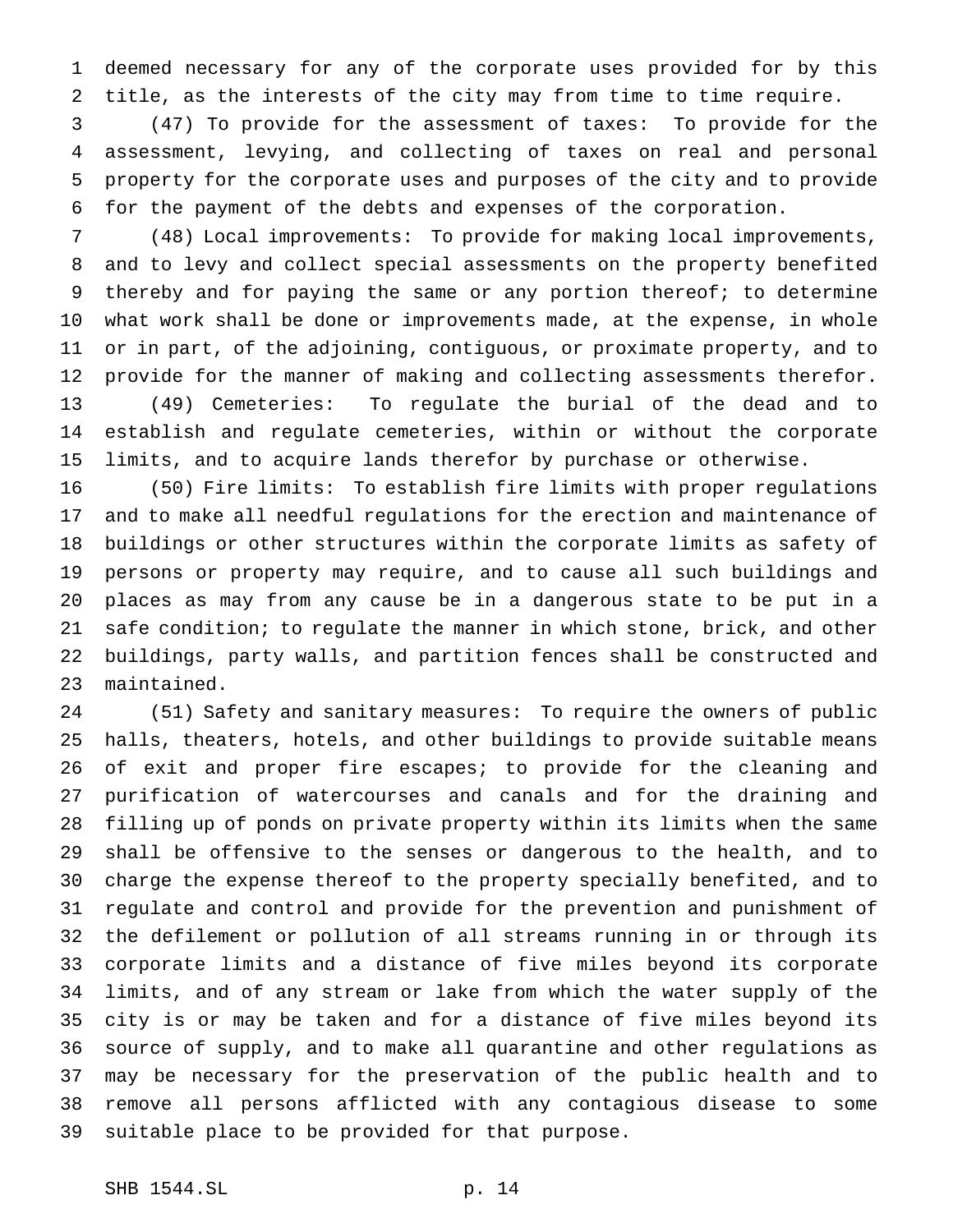(52) To regulate liquor traffic: To regulate the selling or giving away of intoxicating, spirituous, malt, vinous, mixed, or fermented liquors as authorized by the general laws of the state.

 (53) To establish streets on tidelands: To project or extend or establish streets over and across any tidelands within the limits of such city.

(54) To provide for the general welfare.

 **Sec. 6.** RCW 35.24.290 and 1986 c 278 s 5 are each amended to read as follows:

The city council of each third class city shall have power:

 (1) To pass ordinances not in conflict with the Constitution and laws of this state or of the United States;

 (2) To prevent and regulate the running at large of any or all domestic animals within the city limits or any part thereof and to cause the impounding and sale of any such animals;

 (3) To establish, build and repair bridges, to establish, lay out, alter, keep open, open, widen, vacate, improve and repair streets, sidewalks, alleys, squares and other public highways and places within the city, and to drain, sprinkle and light the same; to remove all obstructions therefrom; to establish and reestablish the grades 21 thereof; to grade, plank, pave, macadamize, gravel and curb the same, in whole or in part; to construct gutters, culverts, sidewalks and crosswalks therein or upon any part thereof; to cultivate and maintain parking strips therein, and generally to manage and control all such highways and places; to provide by local assessment for the leveling up and surfacing and oiling or otherwise treating for the laying of dust, all streets within the city limits;

 (4) To establish, construct and maintain drains and sewers, and shall have power to compel all property owners on streets and alleys or within two hundred feet thereof along which sewers shall have been constructed to make proper connections therewith and to use the same for proper purposes, and in case the owners of the property on such streets and alleys or within two hundred feet thereof fail to make such connections within the time fixed by such council, it may cause such connections to be made and assess against the property served thereby the costs and expenses thereof;

 (5) To provide fire engines and all other necessary or proper apparatus for the prevention and extinguishment of fires;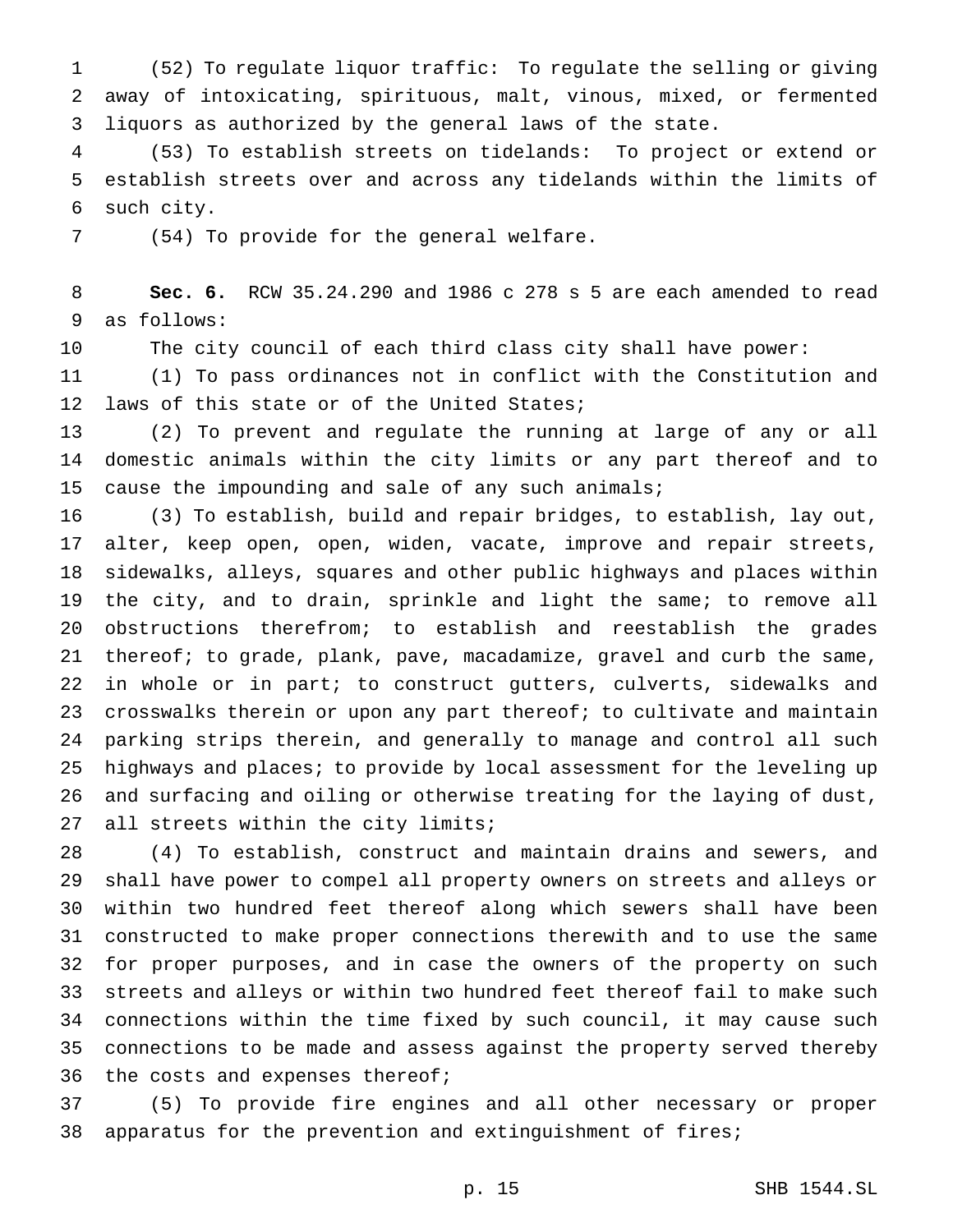(6) To impose and collect an annual license on every dog within the limits of the city, to prohibit dogs running at large and to provide for the killing of all dogs not duly licensed found at large;

 (7) To license, for the purposes of regulation and revenue, all and every kind of business authorized by law, and transacted and carried on in such city, and all shows, exhibitions and lawful games carried on therein and within one mile of the corporate limits thereof, to fix the rate of license tax upon the same, and to provide for the collection of the same by suit or otherwise;

 (8) To improve rivers and streams flowing through such city, or adjoining the same; to widen, straighten and deepen the channel thereof, and remove obstructions therefrom; to improve the water-front of the city, and to construct and maintain embankments and other works to protect such city from overflow; to prevent the filling of the water of any bay, except such filling over tide or shorelands as may be provided for by order of the city council; to purify and prevent the pollution of streams of water, lakes or other sources of supply, and for this purpose shall have jurisdiction over all streams, lakes or other sources of supply, both within and without the city limits. Such city shall have power to provide by ordinance and to enforce such punishment or penalty as the city council may deem proper for the offense of polluting or in any manner obstructing or interfering with 23 the water supply of such city or source thereof;

(9) To erect and maintain buildings for municipal purposes;

 (10) To permit, under such restrictions as it may deem proper, and to grant franchises for, the laying of railroad tracks, and the running of cars propelled by electric, steam or other power thereon, and the laying of gas and water pipes and steam mains and conduits for underground wires, and to permit the construction of tunnels or subways in the public streets, and to construct and maintain and to permit the construction and maintenance of telegraph, telephone and electric lines therein;

 (11) In its discretion to divide the city by ordinance, into a convenient number of wards, not exceeding six, to fix the boundaries thereof, and to change the same from time to time: PROVIDED, That no change in the boundaries of any ward shall be made within sixty days next before the date of a general municipal election, nor within twenty months after the wards have been established or altered. Whenever such city is so divided into wards, the city council shall designate by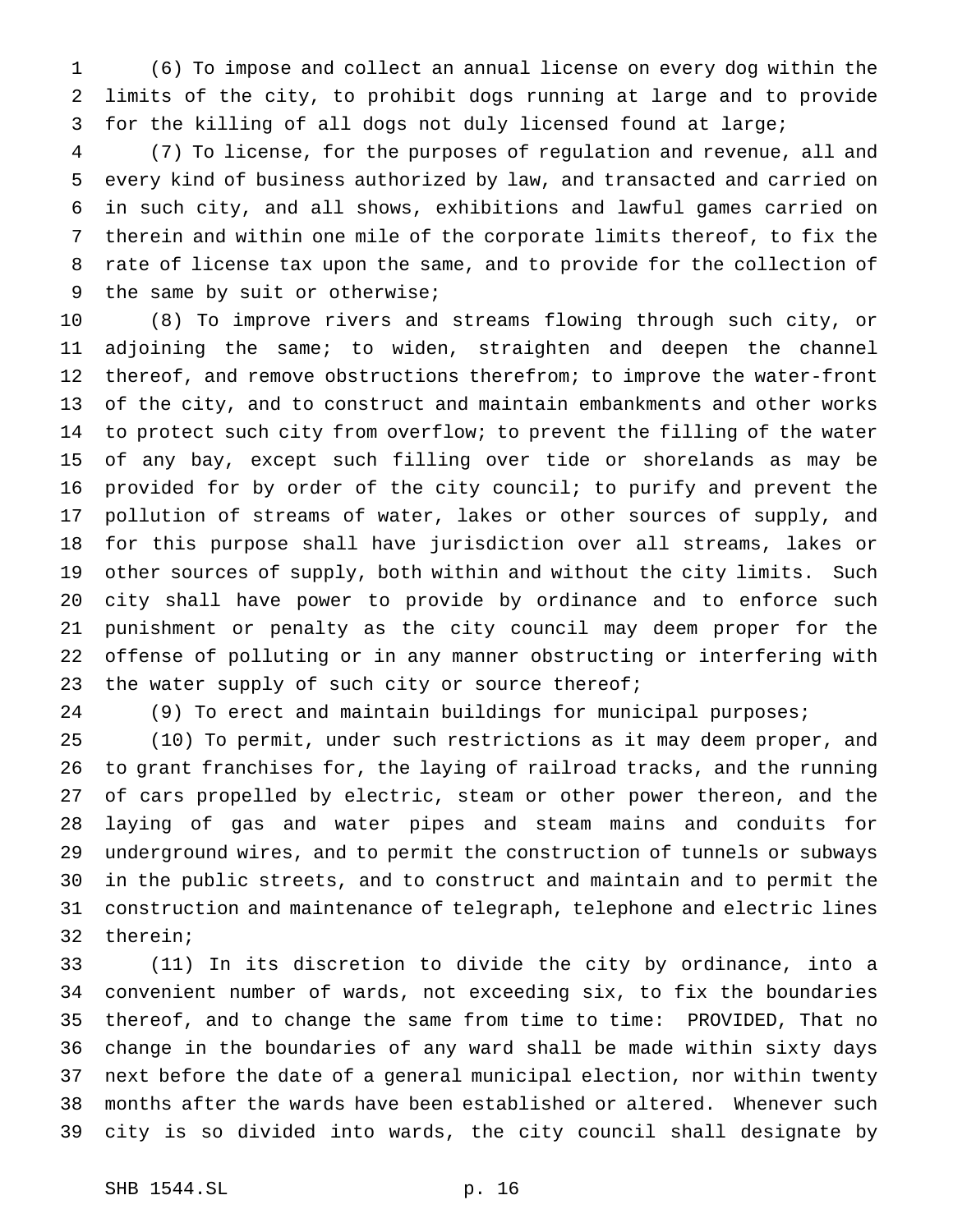ordinance the number of councilmen to be elected from each ward, apportioning the same in proportion to the population of the wards. Thereafter the councilmen so designated shall be elected by the qualified electors resident in such ward, or by general vote of the whole city as may be designated in such ordinance. When additional territory is added to the city it may by act of the council, be annexed to contiguous wards without affecting the right to redistrict at the expiration of twenty months after last previous division. The removal of a councilman from the ward for which he was elected shall create a 10 vacancy in such office;

 (12) To impose fines, penalties and forfeitures for any and all violations of ordinances, and for any breach or violation of any ordinance to fix the penalty by fine or imprisonment, or both, but no such fine shall exceed five thousand dollars nor the term of such 15 imprisonment exceed the term of one year, except that the punishment for any criminal ordinance shall be the same as the punishment provided 17 in state law for the same crime; or to provide that violations of 18 ordinances constitute a civil violation subject to monetary penalty, 19 but no act that is a state crime may be made a civil violation;

(13) To establish fire limits, with proper regulations;

(14) To establish and maintain a free public library;

22 (15) To establish and regulate public markets and market places;

 (16) To punish the keepers and inmates and lessors of houses of ill fame, gamblers and keepers of gambling tables, patrons thereof or those 25 found loitering about such houses and places;

 (17) To make all such ordinances, bylaws, rules, regulations and resolutions, not inconsistent with the Constitution and laws of the state of Washington, as may be deemed expedient to maintain the peace, good government and welfare of the corporation and its trade, commerce and manufactures, and to do and perform any and all other acts and things necessary or proper to carry out the provisions of this chapter, and to enact and enforce within the limits of such city all other local, police, sanitary and other regulations as do not conflict with general laws;

 (18) To license steamers, boats and vessels used in any bay or other watercourse in the city and to fix and collect such license; to provide for the regulation of berths, landings, and stations, and for the removing of steamboats, sail boats, sail vessels, rafts, barges and other watercraft; to provide for the removal of obstructions to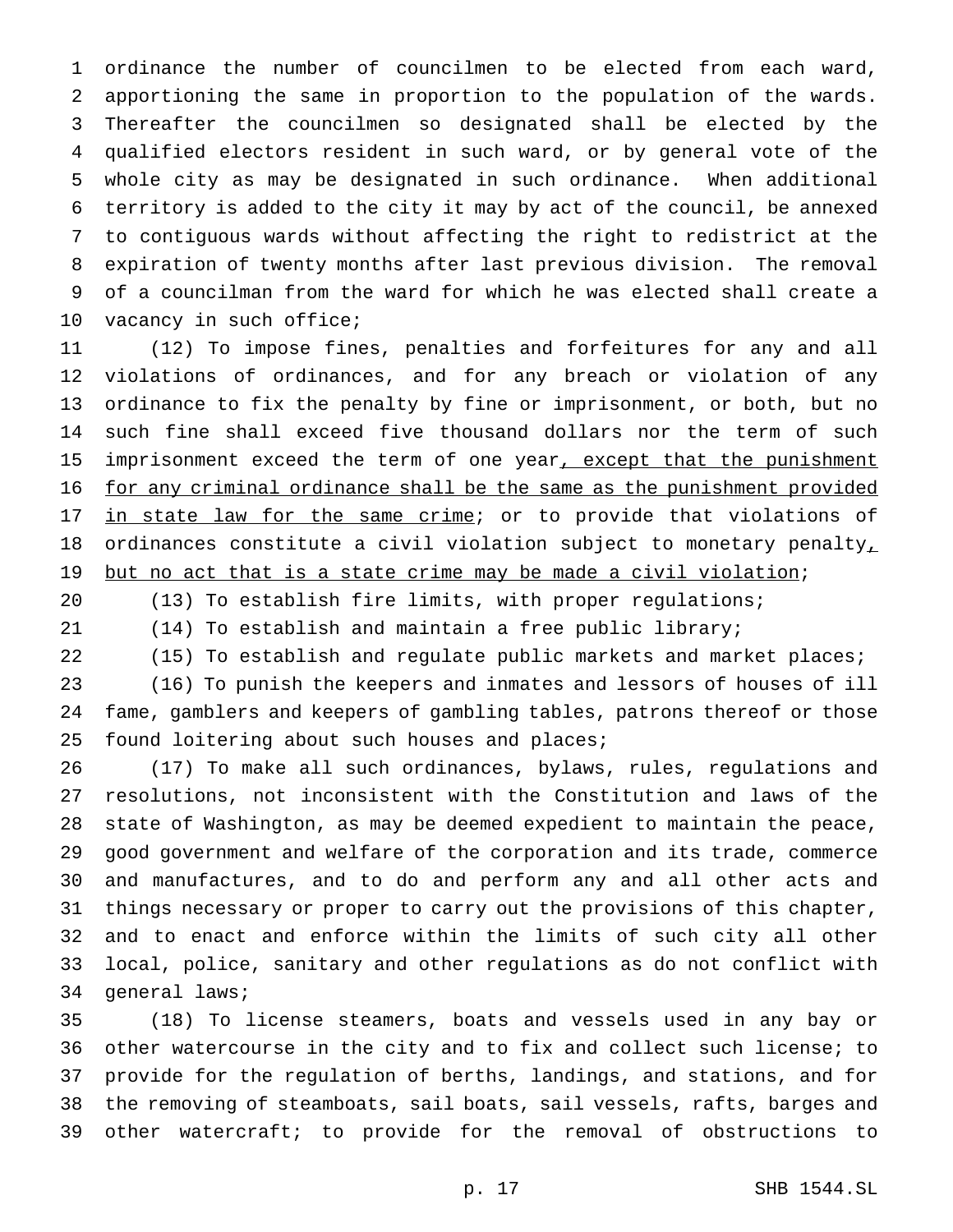navigation and of structures dangerous to navigation or to other property, in or adjoining the waterfront, except in municipalities in counties in which there is a city of the first class.

 **Sec. 7.** RCW 35.27.370 and 1986 c 278 s 6 are each amended to read as follows:

The council of said town shall have power:

 (1) To pass ordinances not in conflict with the Constitution and laws of this state, or of the United States;

 (2) To purchase, lease or receive such real estate and personal property as may be necessary or proper for municipal purposes, and to control, dispose of and convey the same for the benefit of the town; to acquire, own, and hold real estate for cemetery purposes either within or without the corporate limits, to sell and dispose of such real estate, to plat or replat such real estate into cemetery lots and to sell and dispose of any and all lots therein, and to operate, improve 16 and maintain the same as a cemetery;

 (3) To contract for supplying the town with water for municipal purposes, or to acquire, construct, repair and manage pumps, aqueducts, reservoirs, or other works necessary or proper for supplying water for use of such town or its inhabitants, or for irrigating purposes therein;

 (4) To establish, build and repair bridges, to establish, lay out, alter, widen, extend, keep open, improve, and repair streets, sidewalks, alleys, squares and other public highways and places within the town, and to drain, sprinkle and light the same; to remove all 26 obstructions therefrom; to establish the grades thereof; to grade, pave, plank, macadamize, gravel and curb the same, in whole or in part, and to construct gutters, culverts, sidewalks and crosswalks therein, 29 or on any part thereof; to cause to be planted, set out and cultivated trees therein, and generally to manage and control all such highways and places;

 (5) To establish, construct and maintain drains and sewers, and shall have power to compel all property owners on streets along which sewers are constructed to make proper connections therewith, and to use the same for proper purposes when such property is improved by the erection thereon of a building or buildings; and in case the owners of such improved property on such streets shall fail to make such connections within the time fixed by such council, they may cause such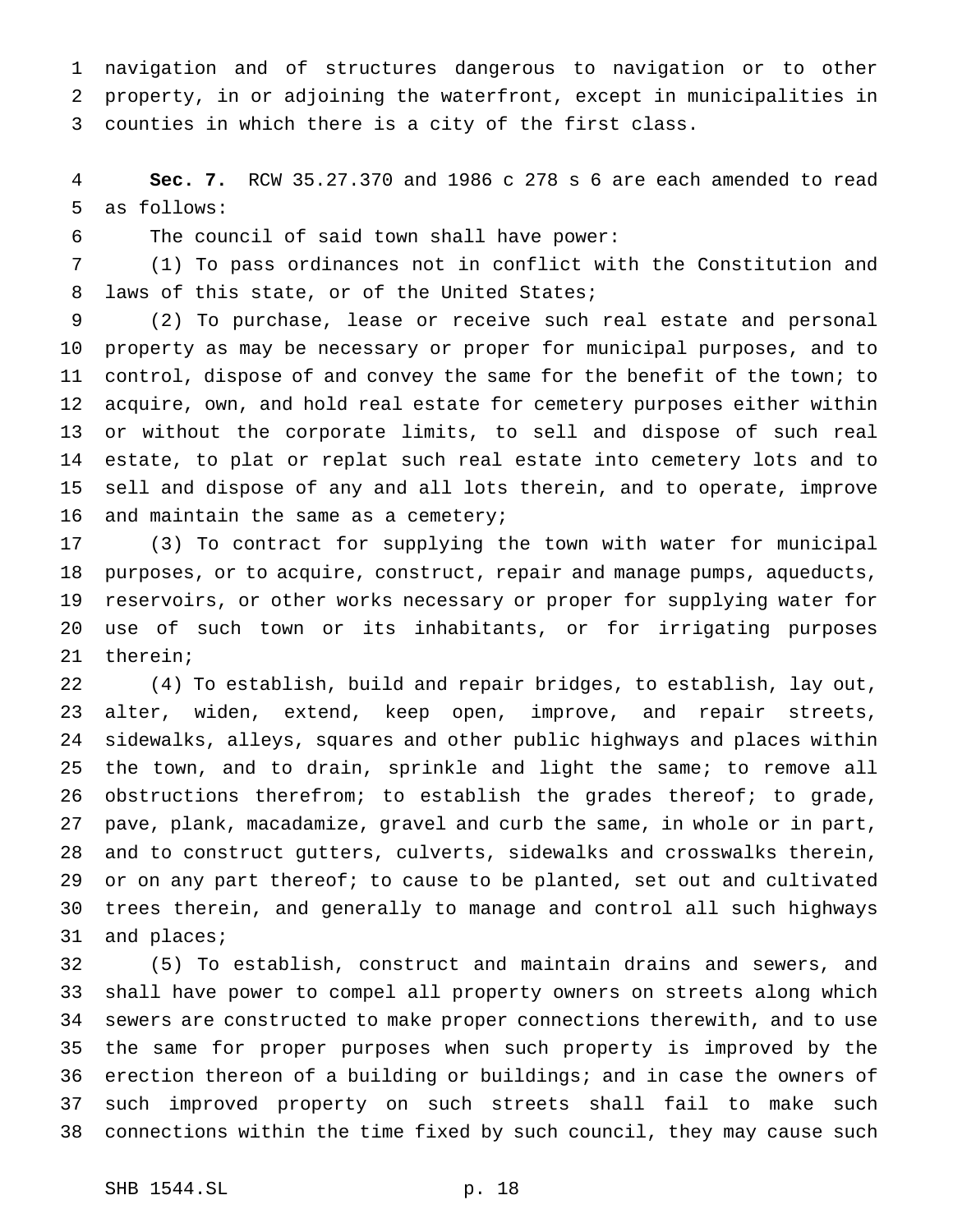connections to be made, and to assess against the property in front of which such connections are made the costs and expenses thereof;

 (6) To provide fire engines and all other necessary or proper apparatus for the prevention and extinguishment of fires;

 (7) To impose and collect an annual license on every dog within the limits of the town, to prohibit dogs running at large, and to provide for the killing of all dogs found at large and not duly licensed;

 (8) To levy and collect annually a property tax, for the payment of current expenses and for the payment of indebtedness (if any indebtedness exists) within the limits authorized by law;

 (9) To license, for purposes of regulation and revenue, all and every kind of business, authorized by law and transacted and carried on in such town; and all shows, exhibitions and lawful games carried on therein and within one mile of the corporate limits thereof; to fix the rate of license tax upon the same, and to provide for the collection of the same, by suit or otherwise; to regulate, restrain, or prohibit the running at large of any and all domestic animals within the city limits, or any part or parts thereof, and to regulate the keeping of such animals within any part of the city; to establish, maintain and regulate a common pound for estrays, and to appoint a poundkeeper, who shall be paid out of the fines and fees imposed on, and collected from, 22 the owners of any impounded stock;

 (10) To improve the rivers and streams flowing through such town or adjoining the same; to widen, straighten and deepen the channels thereof, and to remove obstructions therefrom; to prevent the pollution of streams or water running through such town, and for this purpose shall have jurisdiction for two miles in either direction; to improve the waterfront of the town, and to construct and maintain embankments and other works to protect such town from overflow;

(11) To erect and maintain buildings for municipal purposes;

 (12) To grant franchises or permits to use and occupy the surface, the overhead and the underground of streets, alleys and other public ways, under such terms and conditions as it shall deem fit, for any and all purposes, including but not being limited to the construction, maintenance and operation of railroads, street railways, transportation systems, water, gas and steam systems, telephone and telegraph systems, electric lines, signal systems, surface, aerial and underground tramways;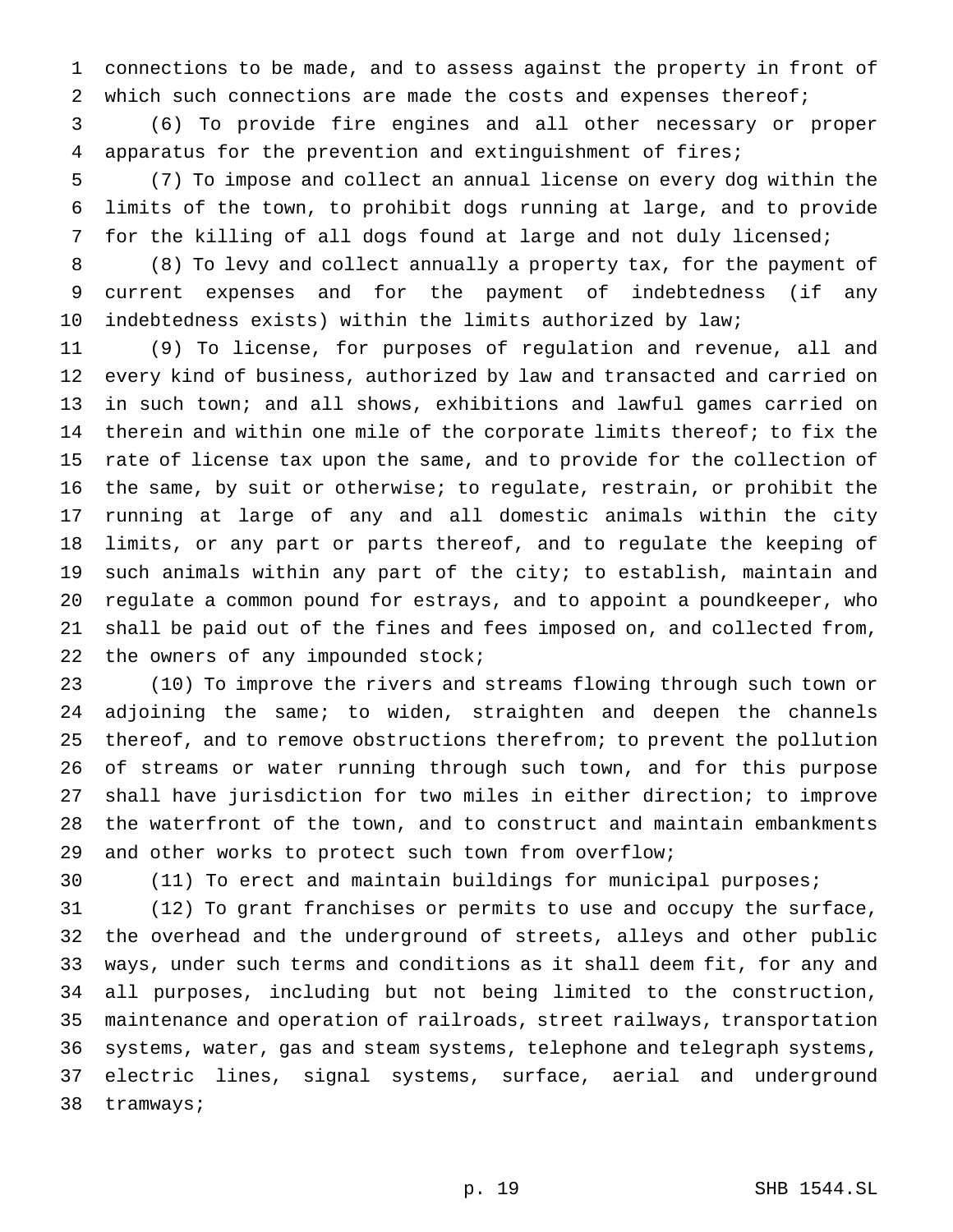(13) To punish the keepers and inmates and lessors of houses of ill fame, and keepers and lessors of gambling houses and rooms and other places where gambling is carried on or permitted, gamblers and keepers of gambling tables;

 (14) To impose fines, penalties and forfeitures for any and all violations of ordinances, and for any breach or violation of any ordinance, to fix the penalty by fine or imprisonment, or both; but no such fine shall exceed five thousand dollars, nor the term of 9 imprisonment exceed one year, except that the punishment for any 10 criminal ordinance shall be the same as the punishment provided in 11 state law for the same crime; or to provide that violations of 12 ordinances constitute a civil violation subject to a monetary penalty, but no act which is a state crime may be made a civil violation;

 (15) To operate ambulance service which may serve the town and surrounding rural areas and, in the discretion of the council, to make a charge for such service;

 (16) To make all such ordinances, bylaws, rules, regulations and resolutions not inconsistent with the Constitution and laws of the state of Washington, as may be deemed expedient to maintain the peace, good government and welfare of the town and its trade, commerce and manufacturers, and to do and perform any and all other acts and things necessary or proper to carry out the provisions of this chapter.

 **Sec. 8.** RCW 35A.11.020 and 1986 c 278 s 7 are each amended to read as follows:

 The legislative body of each code city shall have power to organize and regulate its internal affairs within the provisions of this title 27 and its charter, if any; and to define the functions, powers, and duties of its officers and employees; within the limitations imposed by vested rights, to fix the compensation and working conditions of such officers and employees and establish and maintain civil service, or merit systems, retirement and pension systems not in conflict with the provisions of this title or of existing charter provisions until changed by the people: PROVIDED, That nothing in this section or in this title shall permit any city, whether a code city or otherwise, to enact any provisions establishing or respecting a merit system or system of civil service for firemen and policemen which does not substantially accomplish the same purpose as provided by general law in chapter 41.08 RCW for firemen and chapter 41.12 RCW for policemen now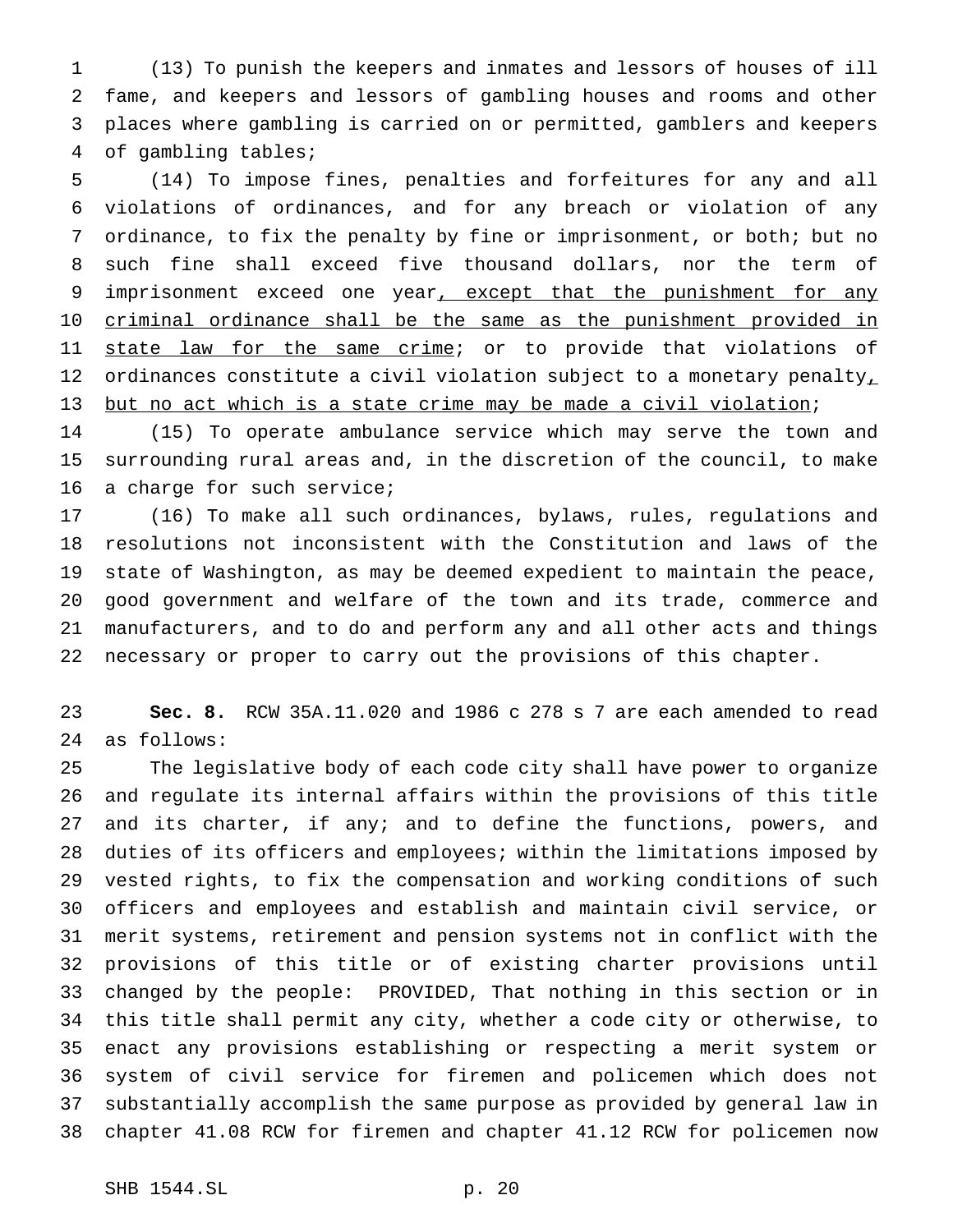or as hereafter amended, or enact any provision establishing or respecting a pension or retirement system for firemen or policemen which provides different pensions or retirement benefits than are provided by general law for such classes.

 Such body may adopt and enforce ordinances of all kinds relating to and regulating its local or municipal affairs and appropriate to the good government of the city, and may impose penalties of fine not exceeding five thousand dollars or imprisonment for any term not exceeding one year, or both, for the violation of such ordinances, constituting a misdemeanor or gross misdemeanor as provided therein. 11 However, the punishment for any criminal ordinance shall be the same as 12 the punishment provided in state law for the same crime. Such a body alternatively may provide that violation of such ordinances constitutes 14 a civil violation subject to monetary penalty, but no act which is a 15 state crime may be made a civil violation.

 The legislative body of each code city shall have all powers possible for a city or town to have under the Constitution of this state, and not specifically denied to code cities by law. By way of illustration and not in limitation, such powers may be exercised in regard to the acquisition, sale, ownership, improvement, maintenance, protection, restoration, regulation, use, leasing, disposition, vacation, abandonment or beautification of public ways, real property of all kinds, waterways, structures, or any other improvement or use of real or personal property, in regard to all aspects of collective bargaining as provided for and subject to the provisions of chapter 41.56 RCW, as now or hereafter amended, and in the rendering of local social, cultural, recreational, educational, governmental, or corporate services, including operating and supplying of utilities and municipal services commonly or conveniently rendered by cities or towns.

 In addition and not in limitation, the legislative body of each code city shall have any authority ever given to any class of municipality or to all municipalities of this state before or after the enactment of this title, such authority to be exercised in the manner provided, if any, by the granting statute, when not in conflict with this title. Within constitutional limitations, legislative bodies of code cities shall have within their territorial limits all powers of taxation for local purposes except those which are expressly preempted by the state as provided in RCW 66.08.120, 82.36.440, 48.14.020, and 48.14.080.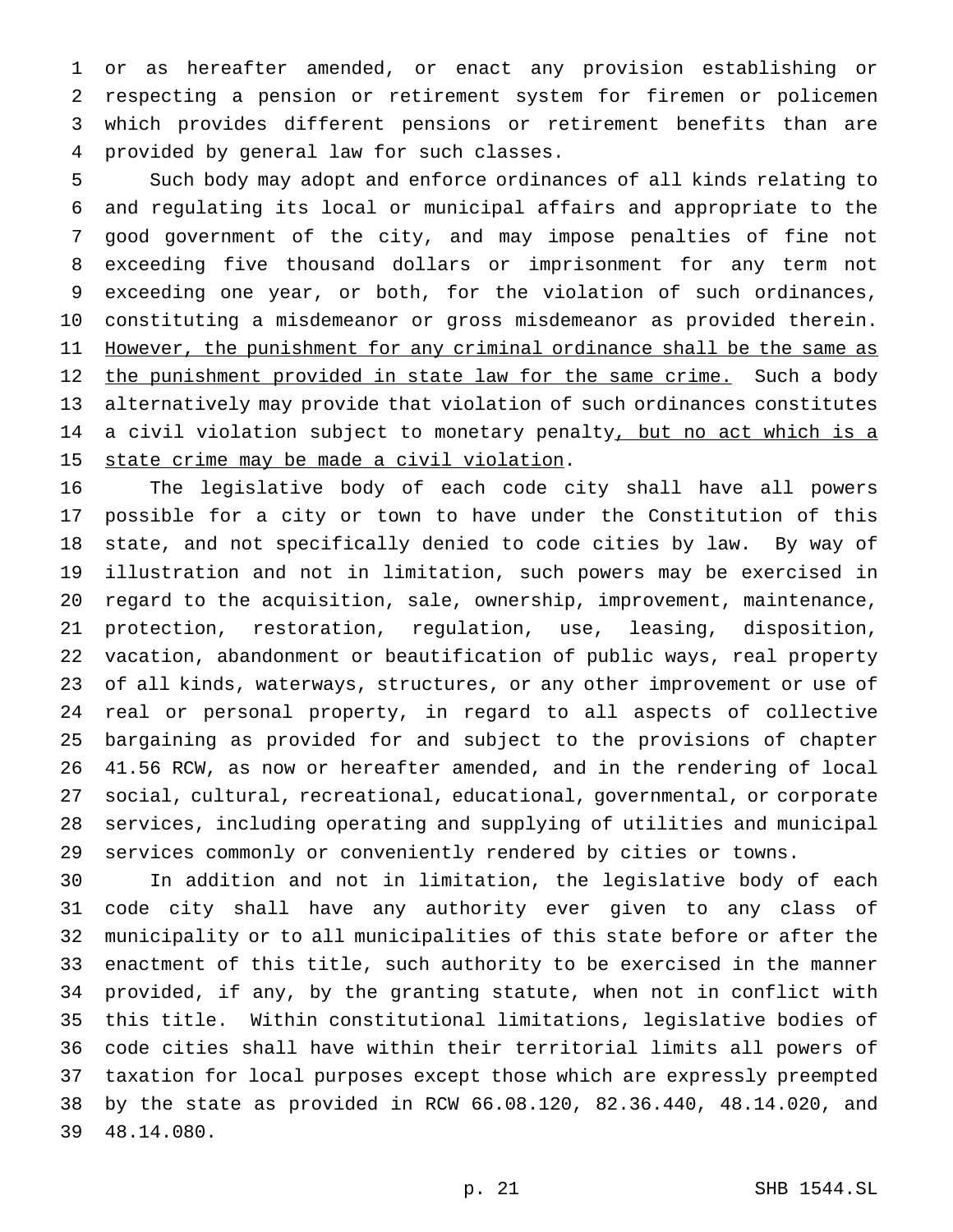**Sec. 9.** RCW 36.32.120 and 1989 c 378 s 39 are each amended to read as follows:

The legislative authorities of the several counties shall:

 (1) Provide for the erection and repairing of court houses, jails, and other necessary public buildings for the use of the county;

 (2) Lay out, discontinue, or alter county roads and highways within their respective counties, and do all other necessary acts relating thereto according to law, except within cities and towns which have jurisdiction over the roads within their limits;

 (3) License and fix the rates of ferriage; grant grocery and other licenses authorized by law to be by them granted at fees set by the legislative authorities which shall not exceed the costs of administration and operation of such licensed activities;

 (4) Fix the amount of county taxes to be assessed according to the provisions of law, and cause the same to be collected as prescribed by law: PROVIDED, That the legislative authority of a county may permit all moneys, assessments, and taxes belonging to or collected for the use of the state or any county, including any amounts representing estimates for future assessments and taxes, to be deposited by any taxpayer prior to the due date thereof with the treasurer or other legal depository for the benefit of the funds to which they belong to be credited against any future tax or assessment that may be levied or become due from the taxpayer: PROVIDED FURTHER, That the taxpayer, with the concurrence of the county legislative authority, may designate the particular fund against which such prepayment of future tax or assessment shall be credited;

 (5) Allow all accounts legally chargeable against the county not otherwise provided for, and audit the accounts of all officers having the care, management, collection, or disbursement of any money belonging to the county or appropriated to its benefit;

 (6) Have the care of the county property and the management of the county funds and business and in the name of the county prosecute and defend all actions for and against the county, and such other powers as are or may be conferred by law;

 (7) Make and enforce, by appropriate resolutions or ordinances, all such police and sanitary regulations as are not in conflict with state law, and within the unincorporated area of the county may adopt by reference Washington state statutes and recognized codes and/or compilations printed in book form relating to the construction of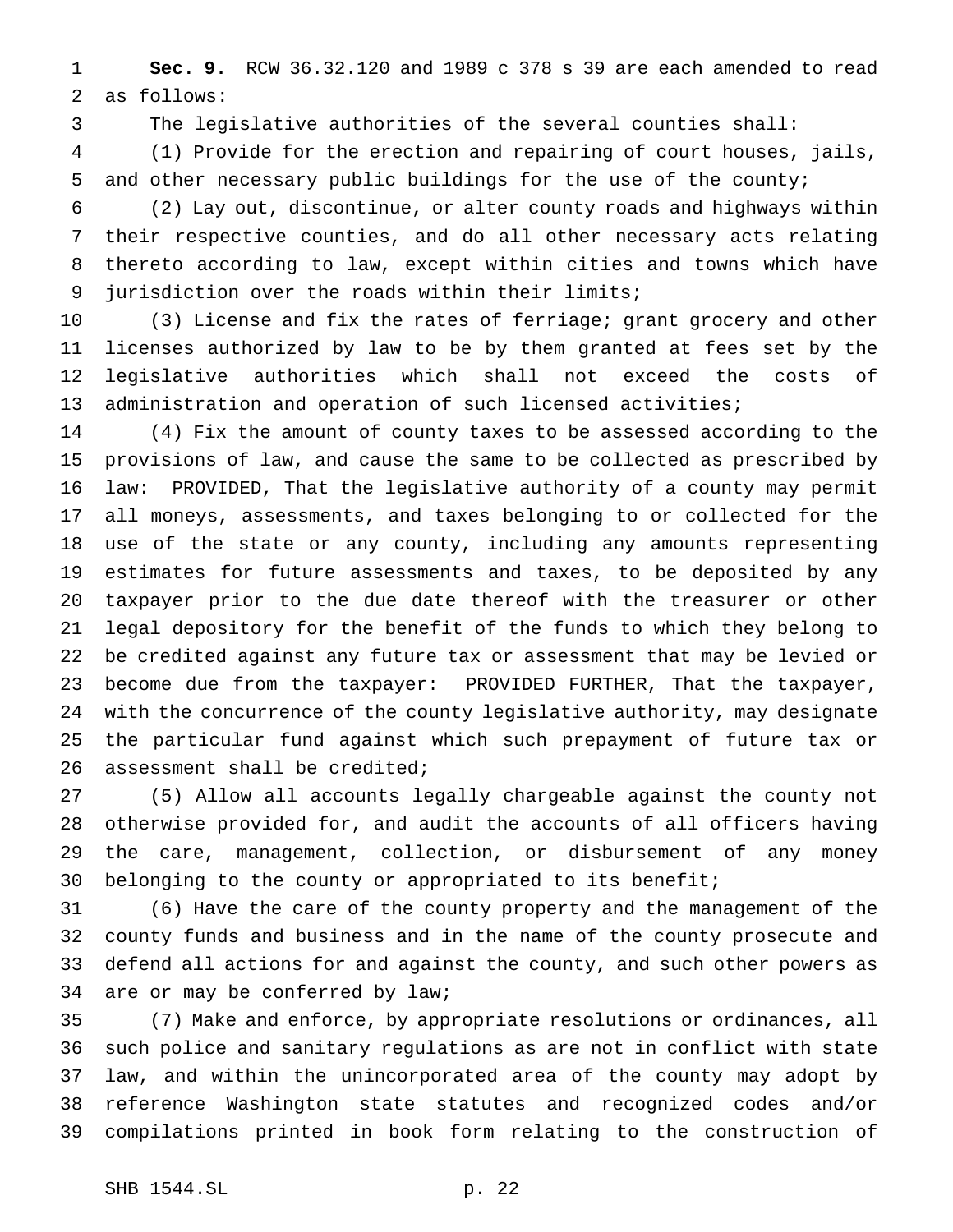buildings, the installation of plumbing, the installation of electric wiring, health, or other subjects, and may adopt such codes and/or compilations or portions thereof, together with amendments thereto, or additions thereto: PROVIDED, That except for Washington state statutes, there shall be filed in the county auditor's office one copy of such codes and compilations ten days prior to their adoption by reference, and additional copies may also be filed in library or city offices within the county as deemed necessary by the county legislative authority: PROVIDED FURTHER, That no such regulation, code, compilation, and/or statute shall be effective unless before its adoption, a public hearing has been held thereon by the county legislative authority of which at least ten days' notice has been given. Any violation of such regulations, ordinances, codes, compilations, and/or statutes or resolutions shall constitute a misdemeanor or a civil violation subject to a monetary penalty: PROVIDED FURTHER, That violation of a regulation, ordinance, code, compilation, and/or statute relating to traffic including parking, standing, stopping, and pedestrian offenses is a traffic infraction, except that violation of a regulation, ordinance, code, compilation, and/or statute equivalent to those provisions of Title 46 RCW set forth 21 in RCW 46.63.020 remains a misdemeanor. However, the punishment for 22 any criminal ordinance shall be the same as the punishment provided in 23 state law for the same crime and no act that is a state crime may be 24 made a civil violation. The notice must set out a copy of the proposed regulations or summarize the content of each proposed regulation; or if a code is adopted by reference the notice shall set forth the full official title and a statement describing the general purpose of such code. For purposes of this subsection, a summary shall mean a brief description which succinctly describes the main points of the proposed regulation. When the county publishes a summary, the publication shall include a statement that the full text of the proposed regulation will be mailed upon request. An inadvertent mistake or omission in publishing the text or a summary of the content of a proposed regulation shall not render the regulation invalid if it is adopted. The notice shall also include the day, hour, and place of hearing and must be given by publication in the newspaper in which legal notices of 37 the county are printed;

 (8) Have power to compound and release in whole or in part any debt due to the county when in their opinion the interest of their county